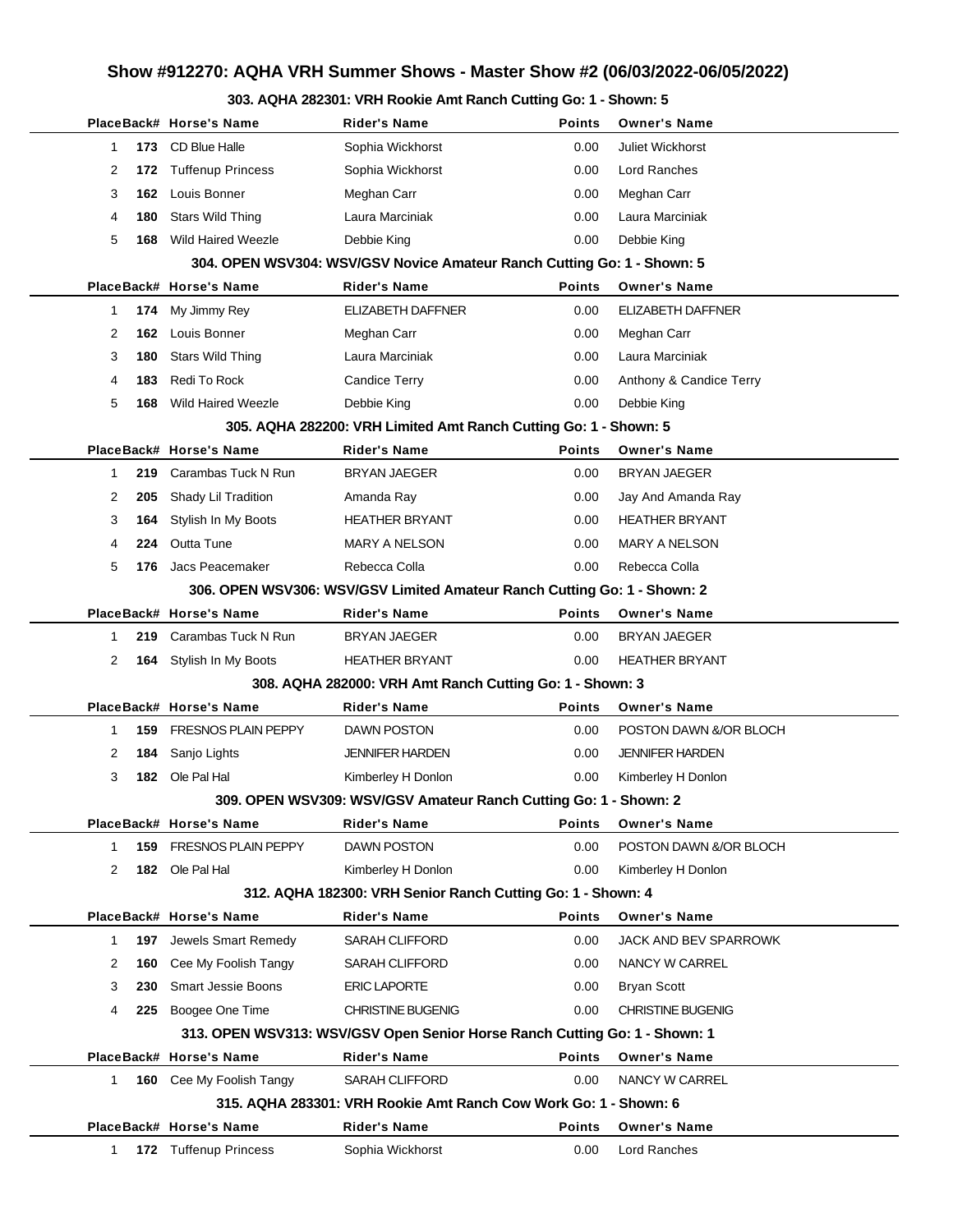|              |     |                                                 | Show #912270: AQHA VRH Summer Shows - Master Show #2 (06/03/2022-06/05/2022)                   |               |                                       |
|--------------|-----|-------------------------------------------------|------------------------------------------------------------------------------------------------|---------------|---------------------------------------|
| 2            |     | 174 My Jimmy Rey                                | <b>ELIZABETH DAFFNER</b>                                                                       | 0.00          | <b>ELIZABETH DAFFNER</b>              |
| 3            | 173 | <b>CD Blue Halle</b>                            | Sophia Wickhorst                                                                               | 0.00          | <b>Juliet Wickhorst</b>               |
| 4            | 183 | Redi To Rock                                    | Candice Terry                                                                                  | 0.00          | Anthony & Candice Terry               |
| 5            | 168 | <b>Wild Haired Weezle</b>                       | Debbie King                                                                                    | 0.00          | Debbie King                           |
| 6            | 162 | Louis Bonner                                    | Meghan Carr                                                                                    | 0.00          | Meghan Carr                           |
|              |     |                                                 | 316. OPEN WSV316: WSV/GSV Novice Amateur Ranch Cow Work Go: 1 - Shown: 4                       |               |                                       |
|              |     | PlaceBack# Horse's Name                         | <b>Rider's Name</b>                                                                            | <b>Points</b> | <b>Owner's Name</b>                   |
| 1            | 174 | My Jimmy Rey                                    | ELIZABETH DAFFNER                                                                              | 0.00          | ELIZABETH DAFFNER                     |
| 2            | 183 | Redi To Rock                                    | Candice Terry                                                                                  | 0.00          | Anthony & Candice Terry               |
| 3            | 168 | <b>Wild Haired Weezle</b>                       | Debbie King                                                                                    | 0.00          | Debbie King                           |
| 4            | 162 | Louis Bonner                                    | Meghan Carr                                                                                    | 0.00          | Meghan Carr                           |
|              |     |                                                 | 317, AQHA 285000: VRH Limited Amt Ranch Cow Work Go: 1 - Shown: 6                              |               |                                       |
|              |     | PlaceBack# Horse's Name                         | <b>Rider's Name</b>                                                                            | <b>Points</b> | <b>Owner's Name</b>                   |
| 1            | 224 | <b>Outta Tune</b>                               | <b>MARY A NELSON</b>                                                                           | 0.00          | <b>MARY A NELSON</b>                  |
| 2            | 164 | Stylish In My Boots                             | <b>HEATHER BRYANT</b>                                                                          | 0.00          | <b>HEATHER BRYANT</b>                 |
| 3            | 176 | Jacs Peacemaker                                 | Rebecca Colla                                                                                  | 0.00          | Rebecca Colla                         |
| 4            | 219 | Carambas Tuck N Run                             | <b>BRYAN JAEGER</b>                                                                            | 0.00          | <b>BRYAN JAEGER</b>                   |
| 5            | 162 | Louis Bonner                                    | Meghan Carr                                                                                    | 0.00          | Meghan Carr                           |
| 6            | 205 | Shady Lil Tradition                             | Amanda Ray                                                                                     | 0.00          | Jay And Amanda Ray                    |
|              |     |                                                 | 318, OPEN WSV317: WSV/GSV Ltd Amateur Ranch Cow Work Go: 1 - Shown: 2                          |               |                                       |
|              |     | PlaceBack# Horse's Name                         | <b>Rider's Name</b>                                                                            | <b>Points</b> | <b>Owner's Name</b>                   |
| 1            | 164 | Stylish In My Boots                             | <b>HEATHER BRYANT</b>                                                                          | 0.00          | <b>HEATHER BRYANT</b>                 |
| 2            | 219 | Carambas Tuck N Run                             | <b>BRYAN JAEGER</b>                                                                            | 0.00          | <b>BRYAN JAEGER</b>                   |
|              |     |                                                 | 319. OPEN WSV319: WSV/GSV Intermed Amateur Ranch Cow Work Go: 1 - Shown: 1                     |               |                                       |
|              |     | PlaceBack# Horse's Name                         | <b>Rider's Name</b>                                                                            | Points        | <b>Owner's Name</b>                   |
| $\Omega$     | 219 | Carambas Tuck N Run                             | <b>BRYAN JAEGER</b>                                                                            | 0.00          | <b>BRYAN JAEGER</b>                   |
|              |     |                                                 | 322. AQHA 283000: VRH Amt Working Ranch Horse Go: 1 - Shown: 2                                 |               |                                       |
|              |     | PlaceBack# Horse's Name                         | <b>Rider's Name</b>                                                                            | Points        | <b>Owner's Name</b>                   |
| 1.           |     | <b>159 FRESNOS PLAIN PEPPY</b>                  | <b>DAWN POSTON</b>                                                                             | 0.00          | POSTON DAWN &/OR BLOCH                |
| 2            |     | 182 Ole Pal Hal                                 | Kimberley H Donlon                                                                             | 0.00          | Kimberley H Donlon                    |
|              |     |                                                 | 323. OPEN WSV323: WSV/GSV Amateur Cow Work Go: 1 - Shown: 2                                    |               |                                       |
|              |     | PlaceBack# Horse's Name                         | <b>Rider's Name</b>                                                                            | <b>Points</b> | <b>Owner's Name</b>                   |
| 1            | 159 | <b>FRESNOS PLAIN PEPPY</b>                      | DAWN POSTON                                                                                    | 0.00          | POSTON DAWN &/OR BLOCH                |
| 2            |     | 182 Ole Pal Hal                                 | Kimberley H Donlon                                                                             | 0.00          | Kimberley H Donlon                    |
|              |     |                                                 | 326, AQHA 183300: VRH Senior Ranch Cow Work Go: 1 - Shown: 4<br><b>Rider's Name</b>            | <b>Points</b> |                                       |
| 1            | 160 | PlaceBack# Horse's Name<br>Cee My Foolish Tangy | SARAH CLIFFORD                                                                                 | 0.00          | <b>Owner's Name</b><br>NANCY W CARREL |
| 2            | 230 | <b>Smart Jessie Boons</b>                       | <b>ERIC LAPORTE</b>                                                                            | 0.00          | <b>Bryan Scott</b>                    |
| 3            | 197 | Jewels Smart Remedy                             | SARAH CLIFFORD                                                                                 | 0.00          | JACK AND BEV SPARROWK                 |
|              |     |                                                 |                                                                                                |               |                                       |
| 4            | 225 | Boogee One Time                                 | <b>CHRISTINE BUGENIG</b><br>327. OPEN WSV327: WSV/GSV Sr Horse Ranch Cow Work Go: 1 - Shown: 1 | 0.00          | <b>CHRISTINE BUGENIG</b>              |
|              |     | PlaceBack# Horse's Name                         | <b>Rider's Name</b>                                                                            | Points        | <b>Owner's Name</b>                   |
| $\mathbf{1}$ |     | <b>160</b> Cee My Foolish Tangy                 | <b>SARAH CLIFFORD</b>                                                                          | 0.00          | NANCY W CARREL                        |
|              |     |                                                 | 331. AQHA 281301: VRH Rookie Amt Ranch Trail Go: 1 - Shown: 9                                  |               |                                       |
|              |     | PlaceBack# Horse's Name                         | <b>Rider's Name</b>                                                                            | Points        | <b>Owner's Name</b>                   |
| 1            |     | <b>168</b> Wild Haired Weezle                   | Debbie King                                                                                    | 0.00          | Debbie King                           |
|              |     |                                                 |                                                                                                |               |                                       |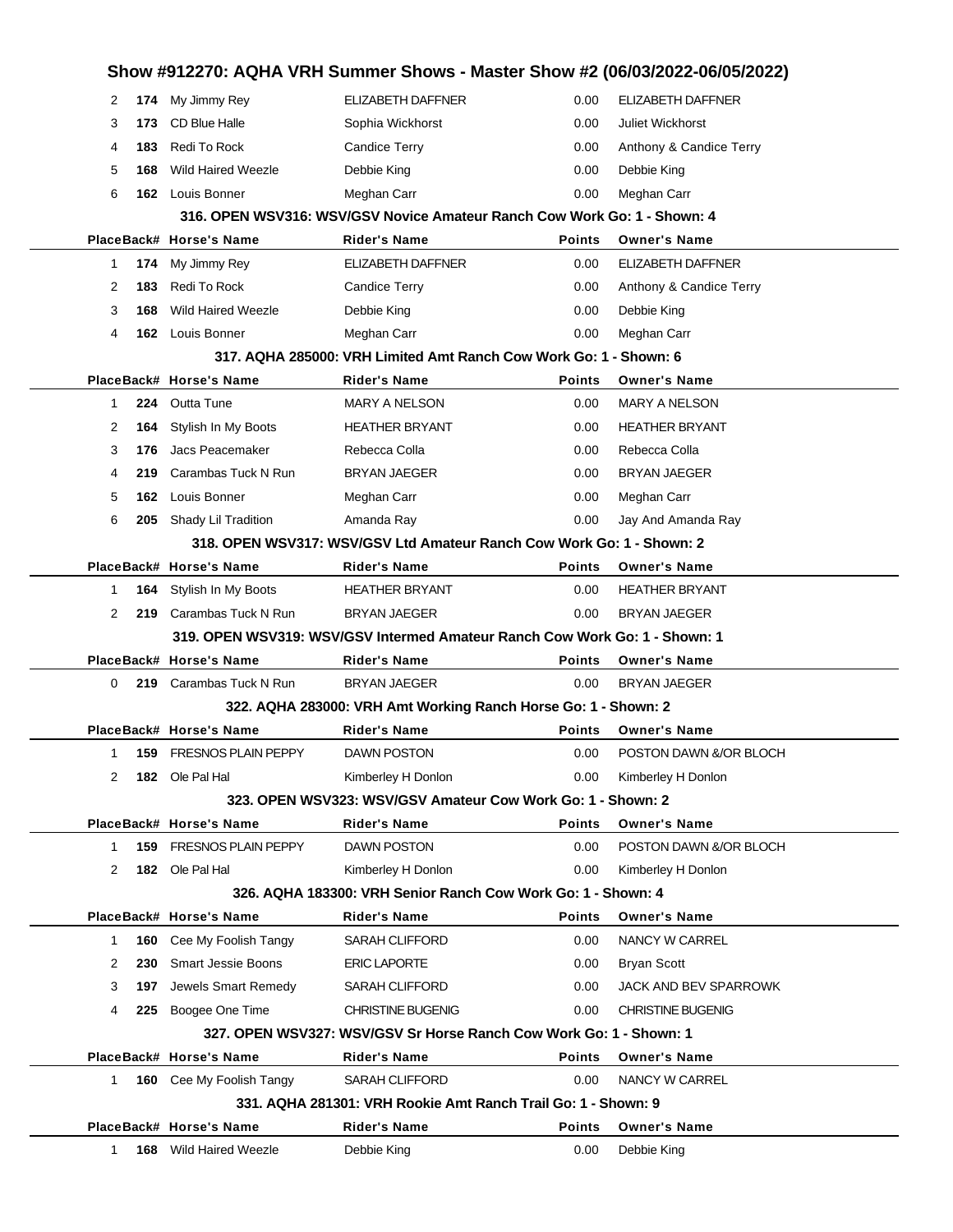|                                                                    |     | PlaceBack# Horse's Name        | <b>Rider's Name</b>                                                          | Points        | <b>Owner's Name</b>     |  |  |
|--------------------------------------------------------------------|-----|--------------------------------|------------------------------------------------------------------------------|---------------|-------------------------|--|--|
|                                                                    |     |                                | 341. OPEN WSV341: WSV/GSV Senior Horse Ranch Trail Go: 1 - Shown: 1          |               |                         |  |  |
| 6                                                                  |     | 179 Chics Sugar Daddy          | Laura Marciniak                                                              | 0.00          | Laura Marciniak         |  |  |
| 5                                                                  |     | 177 WHOZ A WHIZ                | <b>KELLY J HAMBLIN</b>                                                       | 0.00          | KELLY J HAMBLIN         |  |  |
| 4                                                                  | 230 | <b>Smart Jessie Boons</b>      | <b>ERIC LAPORTE</b>                                                          | 0.00          | <b>Bryan Scott</b>      |  |  |
| 3                                                                  | 199 | <b>BR Badger Smoke</b>         | Sarah Ann Westfall                                                           | 0.00          | Sarah Ann Westfall      |  |  |
| 2                                                                  | 197 | Jewels Smart Remedy            | SARAH CLIFFORD                                                               | 0.00          | JACK AND BEV SPARROWK   |  |  |
| $\mathbf{1}$                                                       | 160 | Cee My Foolish Tangy           | SARAH CLIFFORD                                                               | 0.00          | NANCY W CARREL          |  |  |
|                                                                    |     | PlaceBack# Horse's Name        | <b>Rider's Name</b>                                                          | <b>Points</b> | <b>Owner's Name</b>     |  |  |
|                                                                    |     |                                | 340. AQHA 181300: VRH Senior Ranch Trail Go: 1 - Shown: 6                    |               |                         |  |  |
| 2                                                                  |     | <b>164</b> Stylish In My Boots | <b>HEATHER BRYANT</b>                                                        | 0.00          | <b>HEATHER BRYANT</b>   |  |  |
| 1                                                                  | 198 | Shes Got Voodoo                | <b>KATHY TORRES</b>                                                          | 0.00          | Lysbeth Wiggins         |  |  |
|                                                                    |     | PlaceBack# Horse's Name        | <b>Rider's Name</b>                                                          | Points        | <b>Owner's Name</b>     |  |  |
|                                                                    |     |                                | 338. AQHA 181200: VRH Junior Ranch Trail Go: 1 - Shown: 2                    |               |                         |  |  |
| 2                                                                  |     | <b>159 FRESNOS PLAIN PEPPY</b> | <b>DAWN POSTON</b>                                                           | 0.00          | POSTON DAWN &/OR BLOCH  |  |  |
| 1                                                                  |     | 182 Ole Pal Hal                | Kimberley H Donlon                                                           | 0.00          | Kimberley H Donlon      |  |  |
|                                                                    |     | PlaceBack# Horse's Name        | Rider's Name                                                                 | <b>Points</b> | <b>Owner's Name</b>     |  |  |
|                                                                    |     |                                | 337. OPEN WSV337: WSV/GSV Amateur Ranch Trail Go: 1 - Shown: 2               |               |                         |  |  |
| 2                                                                  | 159 | <b>FRESNOS PLAIN PEPPY</b>     | <b>DAWN POSTON</b>                                                           | 0.00          | POSTON DAWN &/OR BLOCH  |  |  |
| 1                                                                  | 182 | Ole Pal Hal                    | Kimberley H Donlon                                                           | 0.00          | Kimberley H Donlon      |  |  |
|                                                                    |     | PlaceBack# Horse's Name        | <b>Rider's Name</b>                                                          | Points        | <b>Owner's Name</b>     |  |  |
|                                                                    |     |                                | 336, AQHA 281000: VRH Amt Ranch Trail Go: 1 - Shown: 2                       |               |                         |  |  |
| 2                                                                  | 219 | Carambas Tuck N Run            | <b>BRYAN JAEGER</b>                                                          | 0.00          | <b>BRYAN JAEGER</b>     |  |  |
| 1                                                                  | 164 | Stylish In My Boots            | <b>HEATHER BRYANT</b>                                                        | 0.00          | <b>HEATHER BRYANT</b>   |  |  |
|                                                                    |     | PlaceBack# Horse's Name        | <b>Rider's Name</b>                                                          | Points        | <b>Owner's Name</b>     |  |  |
| 334, OPEN WSV334: WSV/GSV Ltd Amateur Ranch Trail Go: 1 - Shown: 2 |     |                                |                                                                              |               |                         |  |  |
| 4                                                                  | 205 | Shady Lil Tradition            | Amanda Ray                                                                   | 0.00          | Jay And Amanda Ray      |  |  |
| 3                                                                  | 219 | Carambas Tuck N Run            | <b>BRYAN JAEGER</b>                                                          | 0.00          | <b>BRYAN JAEGER</b>     |  |  |
| 2                                                                  | 164 | Stylish In My Boots            | <b>HEATHER BRYANT</b>                                                        | 0.00          | <b>HEATHER BRYANT</b>   |  |  |
| 1                                                                  | 165 | <b>BOOM BOX DANCER</b>         | <b>KIMBAL GRIFFITH</b>                                                       | 0.00          | KIMBAL GRIFFITH         |  |  |
|                                                                    |     | PlaceBack# Horse's Name        | <b>Rider's Name</b>                                                          | <b>Points</b> | <b>Owner's Name</b>     |  |  |
|                                                                    |     |                                | 333. AQHA 281200: VRH Limited Amt Ranch Trail Go: 1 - Shown: 4               |               |                         |  |  |
| 4                                                                  | 162 | Louis Bonner                   | Meghan Carr                                                                  | 0.00          | Meghan Carr             |  |  |
| 3                                                                  | 183 | Redi To Rock                   | <b>Candice Terry</b>                                                         | 0.00          | Anthony & Candice Terry |  |  |
| 2                                                                  | 168 | <b>Wild Haired Weezle</b>      | Debbie King                                                                  | 0.00          | Debbie King             |  |  |
| 1                                                                  | 174 | My Jimmy Rey                   | <b>ELIZABETH DAFFNER</b>                                                     | 0.00          | ELIZABETH DAFFNER       |  |  |
|                                                                    |     | PlaceBack# Horse's Name        | <b>Rider's Name</b>                                                          | <b>Points</b> | <b>Owner's Name</b>     |  |  |
|                                                                    |     |                                | 332. OPEN WSV332: WSV/GSV Nov Amateur Ranch Trail Go: 1 - Shown: 4           |               |                         |  |  |
| 9                                                                  | 171 | <b>Toblerony Pony</b>          | Ida Higgins                                                                  | 0.00          | Debbie Walker           |  |  |
| 8                                                                  | 162 | Louis Bonner                   | Meghan Carr                                                                  | 0.00          | Meghan Carr             |  |  |
| 7                                                                  | 238 | Whizen Thru The Cash           | <b>Cindy Harbert</b>                                                         | 0.00          | Sarah Vernon            |  |  |
| 6                                                                  | 173 | CD Blue Halle                  | Sophia Wickhorst                                                             | 0.00          | <b>Juliet Wickhorst</b> |  |  |
| 5                                                                  | 169 | SIMPLY A BABE                  | Allyson R Walker                                                             | 0.00          | Allyson R Walker        |  |  |
| 4                                                                  | 201 | Betcha One Tyme                | Morgan Varney                                                                | 0.00          | Morgan Varney           |  |  |
| 3                                                                  | 199 | <b>BR Badger Smoke</b>         | Sarah Ann Westfall                                                           | 0.00          | Sarah Ann Westfall      |  |  |
| 2                                                                  |     | 172 Tuffenup Princess          | Sophia Wickhorst                                                             | 0.00          | Lord Ranches            |  |  |
|                                                                    |     |                                | Show #912270: AQHA VRH Summer Shows - Master Show #2 (06/03/2022-06/05/2022) |               |                         |  |  |
|                                                                    |     |                                |                                                                              |               |                         |  |  |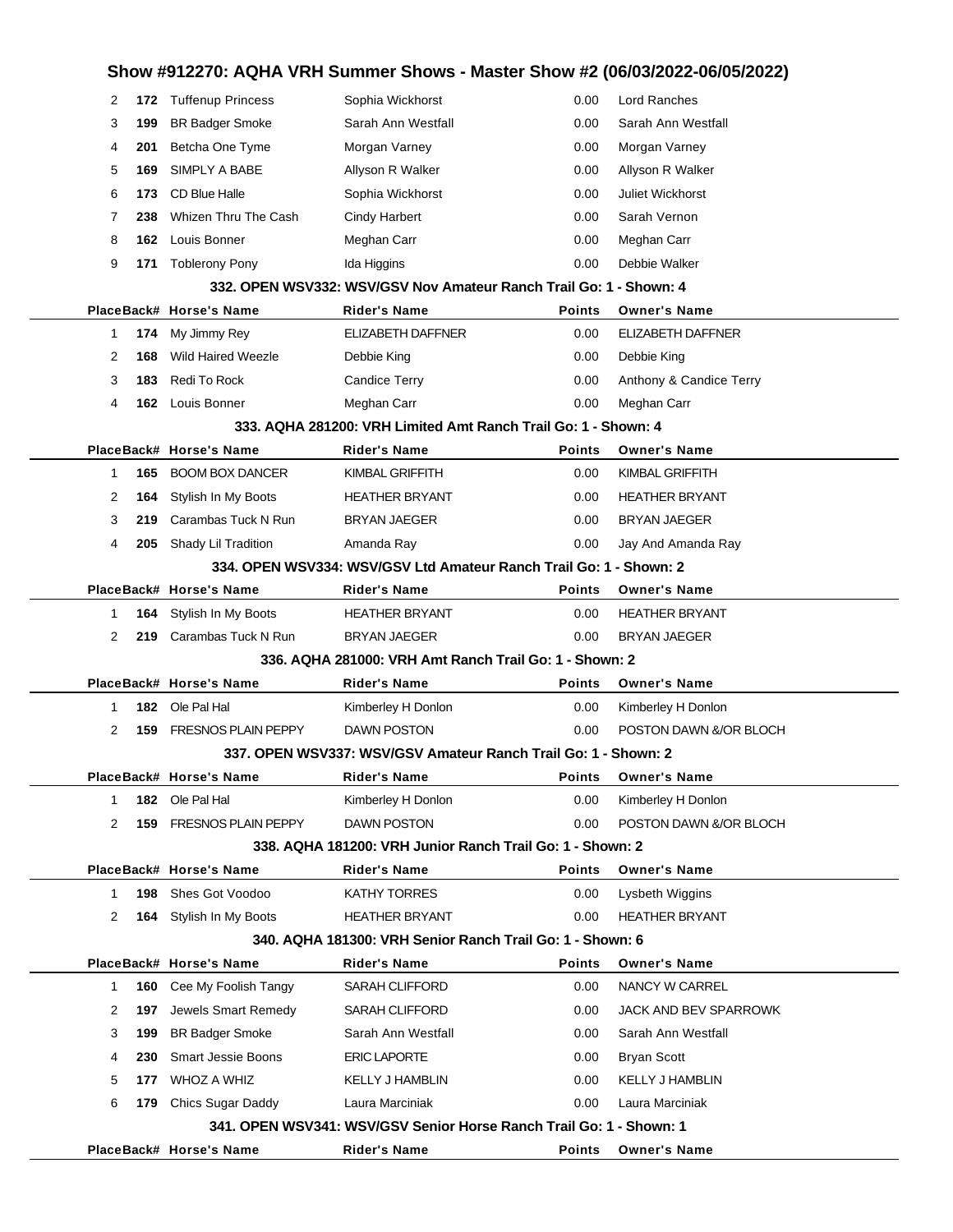|              |     |                           |                                                                         |               | Show #912270: AQHA VRH Summer Shows - Master Show #2 (06/03/2022-06/05/2022) |  |
|--------------|-----|---------------------------|-------------------------------------------------------------------------|---------------|------------------------------------------------------------------------------|--|
| 1            |     | 160 Cee My Foolish Tangy  | <b>SARAH CLIFFORD</b>                                                   | 0.00          | NANCY W CARREL                                                               |  |
|              |     |                           | 347, AQHA 288301: VRH Rookie Amt Ranch Conformation Go: 1 - Shown: 4    |               |                                                                              |  |
|              |     | PlaceBack# Horse's Name   | <b>Rider's Name</b>                                                     | <b>Points</b> | <b>Owner's Name</b>                                                          |  |
| 1            |     | 173 CD Blue Halle         | Sophia Wickhorst                                                        | 0.00          | <b>Juliet Wickhorst</b>                                                      |  |
| 2            | 199 | <b>BR Badger Smoke</b>    | Sarah Ann Westfall                                                      | 0.00          | Sarah Ann Westfall                                                           |  |
| 3            | 162 | Louis Bonner              | Meghan Carr                                                             | 0.00          | Meghan Carr                                                                  |  |
| 4            | 168 | <b>Wild Haired Weezle</b> | Debbie King                                                             | 0.00          | Debbie King                                                                  |  |
|              |     |                           | 348. AQHA 288200: VRH Limited Amt Ranch Conformation Go: 1 - Shown: 3   |               |                                                                              |  |
|              |     | PlaceBack# Horse's Name   | Rider's Name                                                            | <b>Points</b> | <b>Owner's Name</b>                                                          |  |
| $\mathbf{1}$ | 205 | Shady Lil Tradition       | Amanda Ray                                                              | 0.00          | Jay And Amanda Ray                                                           |  |
| 2            | 164 | Stylish In My Boots       | <b>HEATHER BRYANT</b>                                                   | 0.00          | <b>HEATHER BRYANT</b>                                                        |  |
| 3            |     | 219 Carambas Tuck N Run   | <b>BRYAN JAEGER</b>                                                     | 0.00          | <b>BRYAN JAEGER</b>                                                          |  |
|              |     |                           | 349. AQHA 288000: VRH Amt Ranch Conformation Go: 1 - Shown: 2           |               |                                                                              |  |
|              |     | PlaceBack# Horse's Name   | <b>Rider's Name</b>                                                     | <b>Points</b> | <b>Owner's Name</b>                                                          |  |
| 1            |     | 159 FRESNOS PLAIN PEPPY   | <b>DAWN POSTON</b>                                                      | 0.00          | POSTON DAWN &/OR BLOCH                                                       |  |
| 2            |     | 182 Ole Pal Hal           | Kimberley H Donlon                                                      | 0.00          | Kimberley H Donlon                                                           |  |
|              |     |                           | 351, AQHA 188300: VRH Senior Ranch Conformation Go: 1 - Shown: 3        |               |                                                                              |  |
|              |     | PlaceBack# Horse's Name   | <b>Rider's Name</b>                                                     | <b>Points</b> | <b>Owner's Name</b>                                                          |  |
| $\mathbf{1}$ | 199 | <b>BR Badger Smoke</b>    | Sarah Ann Westfall                                                      | 0.00          | Sarah Ann Westfall                                                           |  |
| 2            | 197 | Jewels Smart Remedy       | Amanda Ray                                                              | 0.00          | JACK AND BEV SPARROWK                                                        |  |
| 3            |     | 160 Cee My Foolish Tangy  | <b>SARAH CLIFFORD</b>                                                   | 0.00          | NANCY W CARREL                                                               |  |
|              |     |                           | 355. AQHA 284301: VRH Rookie Amt Ranch Reining Go: 1 - Shown: 5         |               |                                                                              |  |
|              |     | PlaceBack# Horse's Name   | <b>Rider's Name</b>                                                     | Points        | <b>Owner's Name</b>                                                          |  |
| 1            |     | 173 CD Blue Halle         | Sophia Wickhorst                                                        | 0.00          | <b>Juliet Wickhorst</b>                                                      |  |
| 2            | 168 | <b>Wild Haired Weezle</b> | Debbie King                                                             | 0.00          | Debbie King                                                                  |  |
| 3            | 162 | Louis Bonner              | Meghan Carr                                                             | 0.00          | Meghan Carr                                                                  |  |
| 4            | 183 | Redi To Rock              | <b>Candice Terry</b>                                                    | 0.00          | Anthony & Candice Terry                                                      |  |
| 5            | 172 | <b>Tuffenup Princess</b>  | Sophia Wickhorst                                                        | 0.00          | Lord Ranches                                                                 |  |
|              |     |                           | 356. OPEN WSV356: WSV/GSV Novice Amateur Ranch Reining Go: 1 - Shown: 4 |               |                                                                              |  |
|              |     | PlaceBack# Horse's Name   | Rider's Name                                                            | <b>Points</b> | <b>Owner's Name</b>                                                          |  |
| $\mathbf{1}$ | 168 | <b>Wild Haired Weezle</b> | Debbie King                                                             | 0.00          | Debbie King                                                                  |  |
| 2            | 162 | Louis Bonner              | Meghan Carr                                                             | 0.00          | Meghan Carr                                                                  |  |
| 3            | 183 | Redi To Rock              | Candice Terry                                                           | 0.00          | Anthony & Candice Terry                                                      |  |
| 4            |     | 174 My Jimmy Rey          | ELIZABETH DAFFNER                                                       | 0.00          | ELIZABETH DAFFNER                                                            |  |
|              |     |                           | 357. AQHA 284200: VRH Limited Amt Ranch Reining Go: 1 - Shown: 3        |               |                                                                              |  |
|              |     | PlaceBack# Horse's Name   | <b>Rider's Name</b>                                                     | <b>Points</b> | <b>Owner's Name</b>                                                          |  |
| $\mathbf{1}$ | 164 | Stylish In My Boots       | <b>HEATHER BRYANT</b>                                                   | 0.00          | <b>HEATHER BRYANT</b>                                                        |  |
| 2            | 219 | Carambas Tuck N Run       | <b>BRYAN JAEGER</b>                                                     | 0.00          | <b>BRYAN JAEGER</b>                                                          |  |
| 3            |     | 176 Jacs Peacemaker       | Rebecca Colla                                                           | 0.00          | Rebecca Colla                                                                |  |
|              |     |                           | 358. OPEN WSV358: WSV/GSV Ltd Amateur Ranch Reining Go: 1 - Shown: 2    |               |                                                                              |  |
|              |     | PlaceBack# Horse's Name   | <b>Rider's Name</b>                                                     | <b>Points</b> | <b>Owner's Name</b>                                                          |  |
| 1            | 164 | Stylish In My Boots       | HEATHER BRYANT                                                          | 0.00          | <b>HEATHER BRYANT</b>                                                        |  |
| 2            |     | 219 Carambas Tuck N Run   | BRYAN JAEGER                                                            | 0.00          | <b>BRYAN JAEGER</b>                                                          |  |
|              |     |                           | 360. AQHA 284000: VRH Amt Ranch Reining Go: 1 - Shown: 2                |               |                                                                              |  |
|              |     | PlaceBack# Horse's Name   | <b>Rider's Name</b>                                                     | <b>Points</b> | <b>Owner's Name</b>                                                          |  |
| 1            |     | 159 FRESNOS PLAIN PEPPY   | DAWN POSTON                                                             | 0.00          | POSTON DAWN &/OR BLOCH                                                       |  |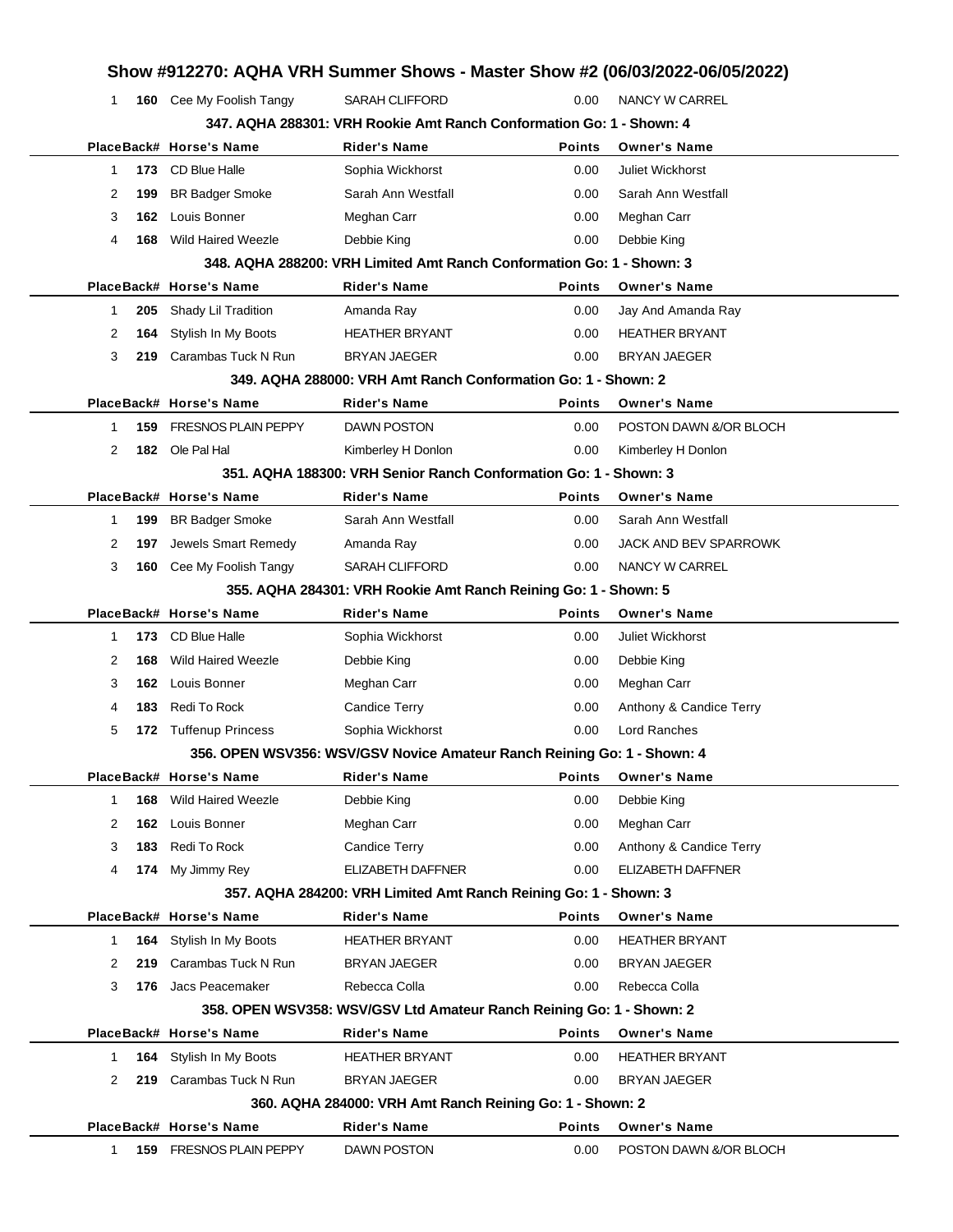|              |     |                            | Show #912270: AQHA VRH Summer Shows - Master Show #2 (06/03/2022-06/05/2022) |               |                          |
|--------------|-----|----------------------------|------------------------------------------------------------------------------|---------------|--------------------------|
| 2            |     | 182 Ole Pal Hal            | Kimberley H Donlon                                                           | 0.00          | Kimberley H Donlon       |
|              |     |                            | 361. OPEN WSV361: WSV/GSV Amateur Ranch Reining Go: 1 - Shown: 2             |               |                          |
|              |     | PlaceBack# Horse's Name    | <b>Rider's Name</b>                                                          | <b>Points</b> | <b>Owner's Name</b>      |
| 1            | 159 | <b>FRESNOS PLAIN PEPPY</b> | <b>DAWN POSTON</b>                                                           | 0.00          | POSTON DAWN &/OR BLOCH   |
| 2            |     | 182 Ole Pal Hal            | Kimberley H Donlon                                                           | 0.00          | Kimberley H Donlon       |
|              |     |                            | 364. AQHA 184300: VRH Senior Ranch Reining Go: 1 - Shown: 5                  |               |                          |
|              |     | PlaceBack# Horse's Name    | <b>Rider's Name</b>                                                          | <b>Points</b> | <b>Owner's Name</b>      |
| 1            | 206 | <b>GENUINELY CODE RED</b>  | Kensley Elizabeth Hennessy                                                   | 0.00          | <b>BARBARA LINDEMANN</b> |
| 2            | 160 | Cee My Foolish Tangy       | <b>SARAH CLIFFORD</b>                                                        | 0.00          | NANCY W CARREL           |
| 3            | 197 | Jewels Smart Remedy        | <b>SARAH CLIFFORD</b>                                                        | 0.00          | JACK AND BEV SPARROWK    |
| 4            | 207 | Its Remedy Time            | Kensley Elizabeth Hennessy                                                   | 0.00          | <b>BARBARA LINDEMANN</b> |
| 5            | 230 | <b>Smart Jessie Boons</b>  | <b>ERIC LAPORTE</b>                                                          | 0.00          | <b>Bryan Scott</b>       |
|              |     |                            | 365. OPEN WSV365: WSV/GSV Senior Horse Ranch Reining Go: 1 - Shown: 1        |               |                          |
|              |     | PlaceBack# Horse's Name    | <b>Rider's Name</b>                                                          | <b>Points</b> | <b>Owner's Name</b>      |
| 1.           |     | 160 Cee My Foolish Tangy   | <b>SARAH CLIFFORD</b>                                                        | 0.00          | <b>NANCY W CARREL</b>    |
|              |     |                            | 369. AQHA 280301: VRH Rookie Amt Ranch Riding Go: 1 - Shown: 6               |               |                          |
|              |     | PlaceBack# Horse's Name    | <b>Rider's Name</b>                                                          | <b>Points</b> | <b>Owner's Name</b>      |
| 1.           | 168 | <b>Wild Haired Weezle</b>  | Debbie King                                                                  | 0.00          | Debbie King              |
| 2            | 183 | Redi To Rock               | Candice Terry                                                                | 0.00          | Anthony & Candice Terry  |
| 3            | 174 | My Jimmy Rey               | ELIZABETH DAFFNER                                                            | 0.00          | <b>ELIZABETH DAFFNER</b> |
| 4            | 162 | Louis Bonner               | Meghan Carr                                                                  | 0.00          | Meghan Carr              |
| 5            | 201 | Betcha One Tyme            | Morgan Varney                                                                | 0.00          | Morgan Varney            |
| 6            | 199 | <b>BR Badger Smoke</b>     | Sarah Ann Westfall                                                           | 0.00          | Sarah Ann Westfall       |
|              |     |                            | 370. OPEN WSV370: WSV/GSV Novice Amateur Ranch Riding Go: 1 - Shown: 4       |               |                          |
|              |     | PlaceBack# Horse's Name    | <b>Rider's Name</b>                                                          | <b>Points</b> | <b>Owner's Name</b>      |
| 1.           | 168 | <b>Wild Haired Weezle</b>  | Debbie King                                                                  | 0.00          | Debbie King              |
| 2            | 183 | Redi To Rock               | Candice Terry                                                                | 0.00          | Anthony & Candice Terry  |
| 3            | 174 | My Jimmy Rey               | ELIZABETH DAFFNER                                                            | 0.00          | <b>ELIZABETH DAFFNER</b> |
| 4            |     | 162 Louis Bonner           | Meghan Carr                                                                  | 0.00          | Meghan Carr              |
|              |     |                            | 371. AQHA 280200: VRH Limited Amt Ranch Riding Go: 1 - Shown: 4              |               |                          |
|              |     | PlaceBack# Horse's Name    | Rider's Name                                                                 | <b>Points</b> | <b>Owner's Name</b>      |
| $\mathbf{1}$ | 164 | Stylish In My Boots        | <b>HEATHER BRYANT</b>                                                        | 0.00          | <b>HEATHER BRYANT</b>    |
| 2            | 176 | Jacs Peacemaker            | Rebecca Colla                                                                | 0.00          | Rebecca Colla            |
| 3            | 219 | Carambas Tuck N Run        | <b>BRYAN JAEGER</b>                                                          | 0.00          | <b>BRYAN JAEGER</b>      |
| 4            |     | 205 Shady Lil Tradition    | Amanda Ray                                                                   | 0.00          | Jay And Amanda Ray       |
|              |     |                            | 372. OPEN WSV372: WSV/GSV Ltd Amateur Ranch Riding Go: 1 - Shown: 2          |               |                          |
|              |     | PlaceBack# Horse's Name    | Rider's Name                                                                 | <b>Points</b> | <b>Owner's Name</b>      |
| 1.           | 164 | Stylish In My Boots        | <b>HEATHER BRYANT</b>                                                        | 0.00          | <b>HEATHER BRYANT</b>    |
| 2            |     | 219 Carambas Tuck N Run    | <b>BRYAN JAEGER</b>                                                          | 0.00          | BRYAN JAEGER             |
|              |     |                            | 374. AQHA 280000: VRH Amt Ranch Riding Go: 1 - Shown: 2                      |               |                          |
|              |     | PlaceBack# Horse's Name    | <b>Rider's Name</b>                                                          | <b>Points</b> | <b>Owner's Name</b>      |
| 1            | 159 | <b>FRESNOS PLAIN PEPPY</b> | DAWN POSTON                                                                  | 0.00          | POSTON DAWN &/OR BLOCH   |
| 2            |     | 182 Ole Pal Hal            | Kimberley H Donlon                                                           | 0.00          | Kimberley H Donlon       |
|              |     |                            | 375. OPEN WSV375: WSV/GSV Amateur Ranch Riding Go: 1 - Shown: 2              |               |                          |
|              |     | PlaceBack# Horse's Name    | Rider's Name                                                                 | <b>Points</b> | <b>Owner's Name</b>      |
| 1.           |     | 159 FRESNOS PLAIN PEPPY    | DAWN POSTON                                                                  | 0.00          | POSTON DAWN &/OR BLOCH   |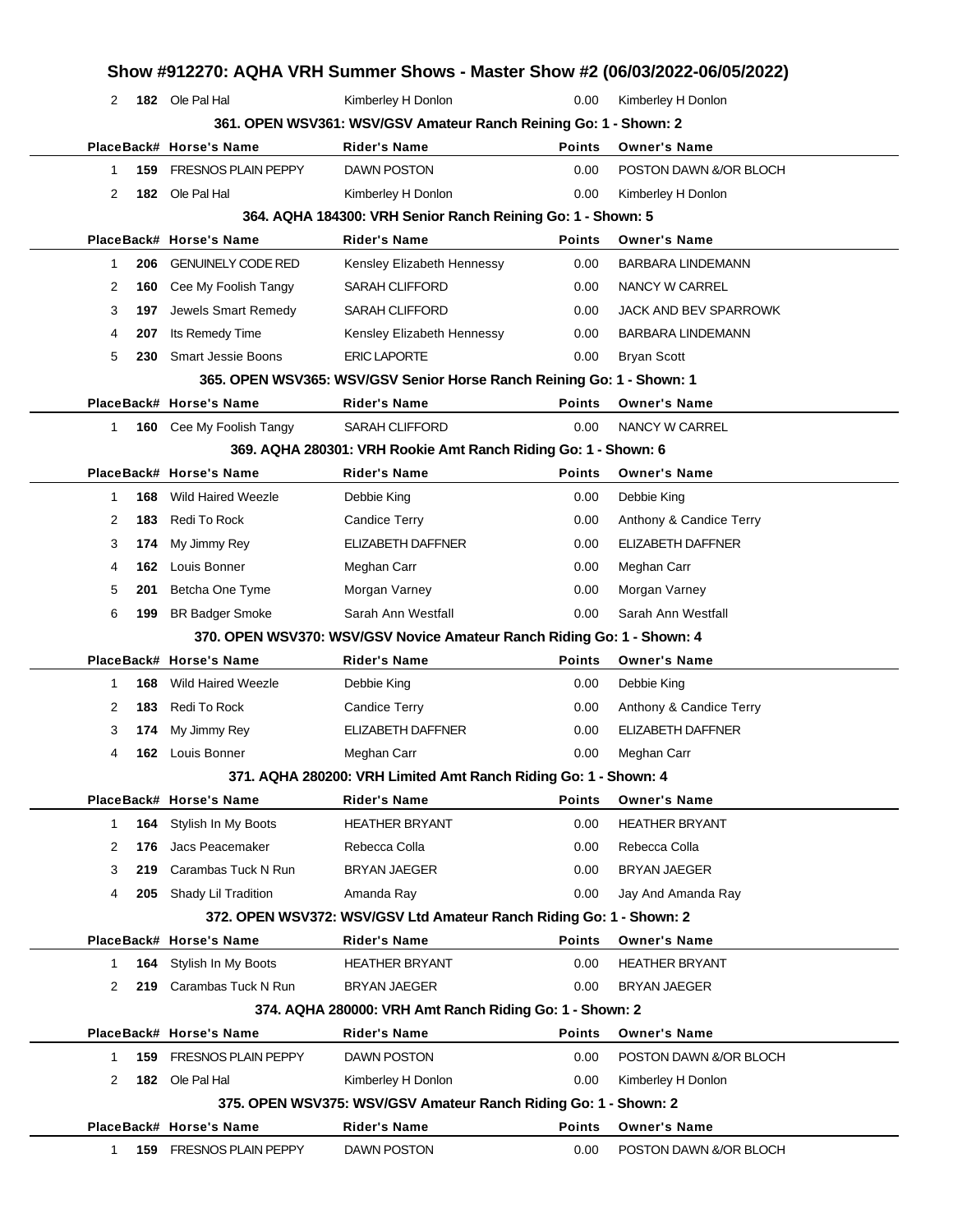# **Show #912270: AQHA VRH Summer Shows - Master Show #2 (06/03/2022-06/05/2022)**

2 **182** Ole Pal Hal Kimberley H Donlon **182** O.00 Kimberley H Donlon

|    |     |                           | 376. AQHA 180200: VRH Junior Ranch Riding Go: 1 - Shown: 1           |               |                          |
|----|-----|---------------------------|----------------------------------------------------------------------|---------------|--------------------------|
|    |     | PlaceBack# Horse's Name   | <b>Rider's Name</b>                                                  | <b>Points</b> | <b>Owner's Name</b>      |
| 1  | 198 | Shes Got Voodoo           | <b>KATHY TORRES</b>                                                  | 0.00          | Lysbeth Wiggins          |
|    |     |                           | 378. AQHA 180300: VRH Senior Ranch Riding Go: 1 - Shown: 5           |               |                          |
|    |     | PlaceBack# Horse's Name   | <b>Rider's Name</b>                                                  | <b>Points</b> | <b>Owner's Name</b>      |
| 1. | 197 | Jewels Smart Remedy       | <b>SARAH CLIFFORD</b>                                                | 0.00          | JACK AND BEV SPARROWK    |
| 2  | 160 | Cee My Foolish Tangy      | SARAH CLIFFORD                                                       | 0.00          | NANCY W CARREL           |
| 3  | 199 | <b>BR Badger Smoke</b>    | Sarah Ann Westfall                                                   | 0.00          | Sarah Ann Westfall       |
| 4  | 206 | <b>GENUINELY CODE RED</b> | Kensley Elizabeth Hennessy                                           | $0.00\,$      | <b>BARBARA LINDEMANN</b> |
| 5  | 207 | Its Remedy Time           | Kensley Elizabeth Hennessy                                           | 0.00          | BARBARA LINDEMANN        |
|    |     |                           | 379. OPEN WSV379: WSV/GSV Senior Horse Ranch Riding Go: 1 - Shown: 1 |               |                          |
|    |     | PlaceBack# Horse's Name   | <b>Rider's Name</b>                                                  | <b>Points</b> | <b>Owner's Name</b>      |
|    | 160 | Cee My Foolish Tangy      | SARAH CLIFFORD                                                       | 0.00          | NANCY W CARREL           |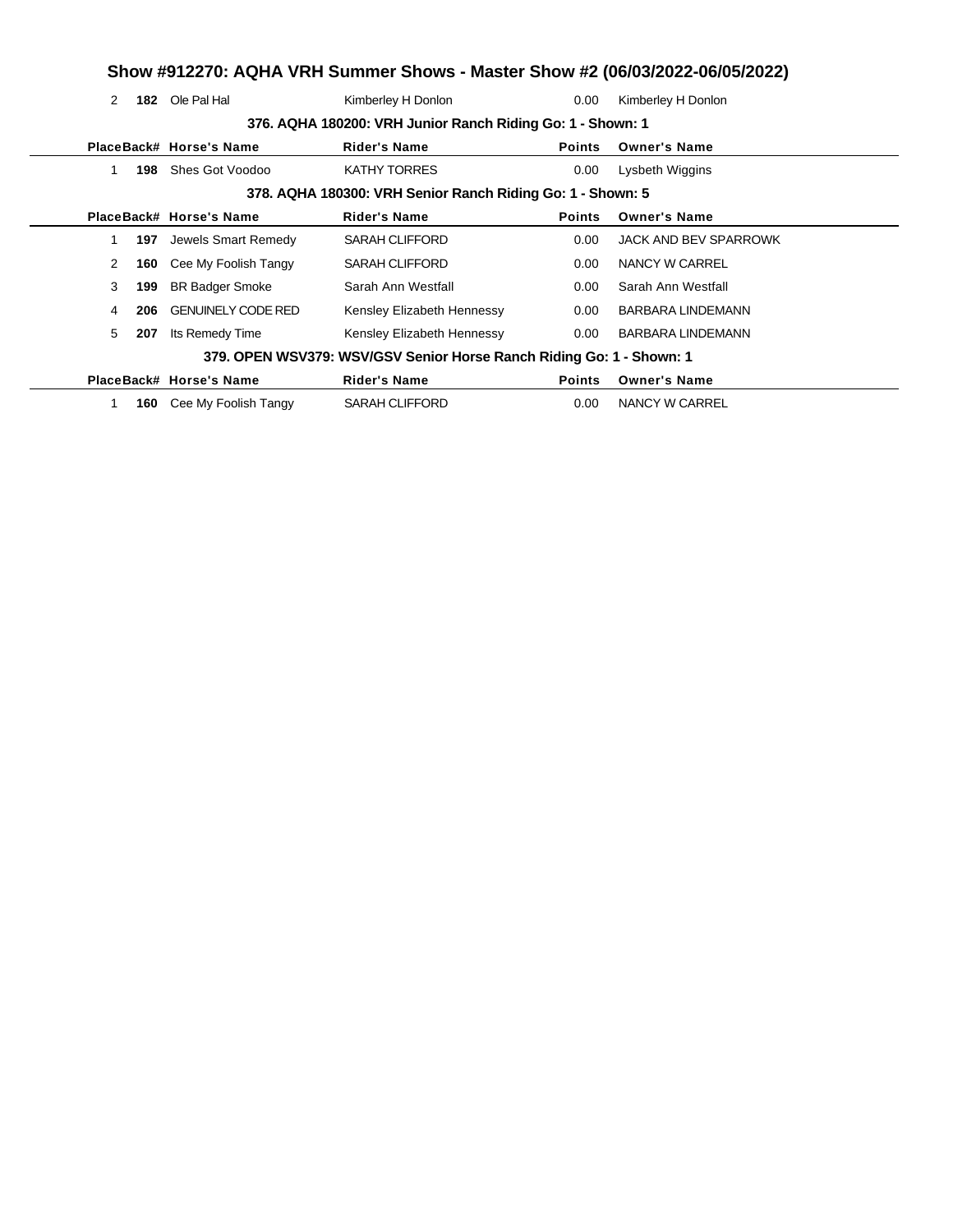# **Show #912271: AQHA VRH Summer Shows - Master Show #2 (06/03/2022-06/05/2022)**

### **303. AQHA 282301: VRH Rookie Amt Ranch Cutting Go: 1 - Shown: 5**

|          | PlaceBack# Horse's Name       | <b>Rider's Name</b>                                                        | <b>Points</b> | <b>Owner's Name</b>      |
|----------|-------------------------------|----------------------------------------------------------------------------|---------------|--------------------------|
| 1        | 162 Louis Bonner              | Meghan Carr                                                                | 0.00          | Meghan Carr              |
| 2<br>173 | CD Blue Halle                 | Sophia Wickhorst                                                           | 0.00          | Juliet Wickhorst         |
| 3<br>180 | <b>Stars Wild Thing</b>       | Laura Marciniak                                                            | 0.00          | Laura Marciniak          |
| 4<br>172 | <b>Tuffenup Princess</b>      | Sophia Wickhorst                                                           | 0.00          | Lord Ranches             |
| 5<br>168 | <b>Wild Haired Weezle</b>     | Debbie King                                                                | 0.00          | Debbie King              |
|          |                               | 304. OPEN WSV304: WSV/GSV Novice Amateur Ranch Cutting Go: 1 - Shown: 5    |               |                          |
|          | PlaceBack# Horse's Name       | <b>Rider's Name</b>                                                        | <b>Points</b> | <b>Owner's Name</b>      |
| 1<br>174 | My Jimmy Rey                  | ELIZABETH DAFFNER                                                          | 0.00          | <b>ELIZABETH DAFFNER</b> |
| 2<br>162 | Louis Bonner                  | Meghan Carr                                                                | 0.00          | Meghan Carr              |
| 3<br>180 | Stars Wild Thing              | Laura Marciniak                                                            | 0.00          | Laura Marciniak          |
| 183<br>4 | Redi To Rock                  | Candice Terry                                                              | 0.00          | Anthony & Candice Terry  |
| 5<br>168 | Wild Haired Weezle            | Debbie King                                                                | 0.00          | Debbie King              |
|          |                               | 305. AQHA 282200: VRH Limited Amt Ranch Cutting Go: 1 - Shown: 5           |               |                          |
|          | PlaceBack# Horse's Name       | <b>Rider's Name</b>                                                        | <b>Points</b> | <b>Owner's Name</b>      |
| 164<br>1 | Stylish In My Boots           | <b>HEATHER BRYANT</b>                                                      | 0.00          | <b>HEATHER BRYANT</b>    |
| 2<br>205 | Shady Lil Tradition           | Amanda Ray                                                                 | 0.00          | Jay And Amanda Ray       |
| 3<br>219 | Carambas Tuck N Run           | <b>BRYAN JAEGER</b>                                                        | 0.00          | <b>BRYAN JAEGER</b>      |
| 224<br>4 | Outta Tune                    | <b>MARY A NELSON</b>                                                       | 0.00          | <b>MARY A NELSON</b>     |
| 5<br>176 | Jacs Peacemaker               | Rebecca Colla                                                              | 0.00          | Rebecca Colla            |
|          |                               | 306. OPEN WSV306: WSV/GSV Limited Amateur Ranch Cutting Go: 1 - Shown: 2   |               |                          |
|          | PlaceBack# Horse's Name       | <b>Rider's Name</b>                                                        | <b>Points</b> | <b>Owner's Name</b>      |
| 1<br>219 | Carambas Tuck N Run           | <b>BRYAN JAEGER</b>                                                        | 0.00          | <b>BRYAN JAEGER</b>      |
| 2        | 164 Stylish In My Boots       | <b>HEATHER BRYANT</b>                                                      | 0.00          | <b>HEATHER BRYANT</b>    |
|          |                               | 308. AQHA 282000: VRH Amt Ranch Cutting Go: 1 - Shown: 3                   |               |                          |
|          | PlaceBack# Horse's Name       | <b>Rider's Name</b>                                                        | <b>Points</b> | <b>Owner's Name</b>      |
| 1<br>184 | Sanjo Lights                  | <b>JENNIFER HARDEN</b>                                                     | 0.00          | <b>JENNIFER HARDEN</b>   |
| 2<br>159 | <b>FRESNOS PLAIN PEPPY</b>    | <b>DAWN POSTON</b>                                                         | 0.00          | POSTON DAWN &/OR BLOCH   |
| 3<br>182 | Ole Pal Hal                   | Kimberley H Donlon                                                         | 0.00          | Kimberley H Donlon       |
|          |                               | 309. OPEN WSV309: WSV/GSV Amateur Ranch Cutting Go: 1 - Shown: 2           |               |                          |
|          | PlaceBack# Horse's Name       | <b>Rider's Name</b>                                                        | Points        | <b>Owner's Name</b>      |
| 1<br>159 | <b>FRESNOS PLAIN PEPPY</b>    | <b>DAWN POSTON</b>                                                         | 0.00          | POSTON DAWN &/OR BLOCH   |
| 2        | 182 Ole Pal Hal               | Kimberley H Donlon                                                         | 0.00          | Kimberley H Donlon       |
|          |                               | 312. AQHA 182300: VRH Senior Ranch Cutting Go: 1 - Shown: 4                |               |                          |
|          | PlaceBack# Horse's Name       | <b>Rider's Name</b>                                                        | <b>Points</b> | <b>Owner's Name</b>      |
| 1<br>160 | Cee My Foolish Tangy          | <b>SARAH CLIFFORD</b>                                                      | 0.00          | NANCY W CARREL           |
| 2<br>225 | Boogee One Time               | <b>CHRISTINE BUGENIG</b>                                                   | 0.00          | <b>CHRISTINE BUGENIG</b> |
| 3<br>197 | Jewels Smart Remedy           | <b>SARAH CLIFFORD</b>                                                      | 0.00          | JACK AND BEV SPARROWK    |
| 4<br>230 | <b>Smart Jessie Boons</b>     | <b>ERIC LAPORTE</b>                                                        | 0.00          | <b>Bryan Scott</b>       |
|          |                               | 313. OPEN WSV313: WSV/GSV Open Senior Horse Ranch Cutting Go: 1 - Shown: 1 |               |                          |
|          | PlaceBack# Horse's Name       | <b>Rider's Name</b>                                                        | <b>Points</b> | <b>Owner's Name</b>      |
| 1.       | 160 Cee My Foolish Tangy      | <b>SARAH CLIFFORD</b>                                                      | 0.00          | NANCY W CARREL           |
|          |                               | 315, AQHA 283301: VRH Rookie Amt Ranch Cow Work Go: 1 - Shown: 6           |               |                          |
|          | PlaceBack# Horse's Name       | Rider's Name                                                               | <b>Points</b> | <b>Owner's Name</b>      |
| 1        | <b>168</b> Wild Haired Weezle | Debbie King                                                                | 0.00          | Debbie King              |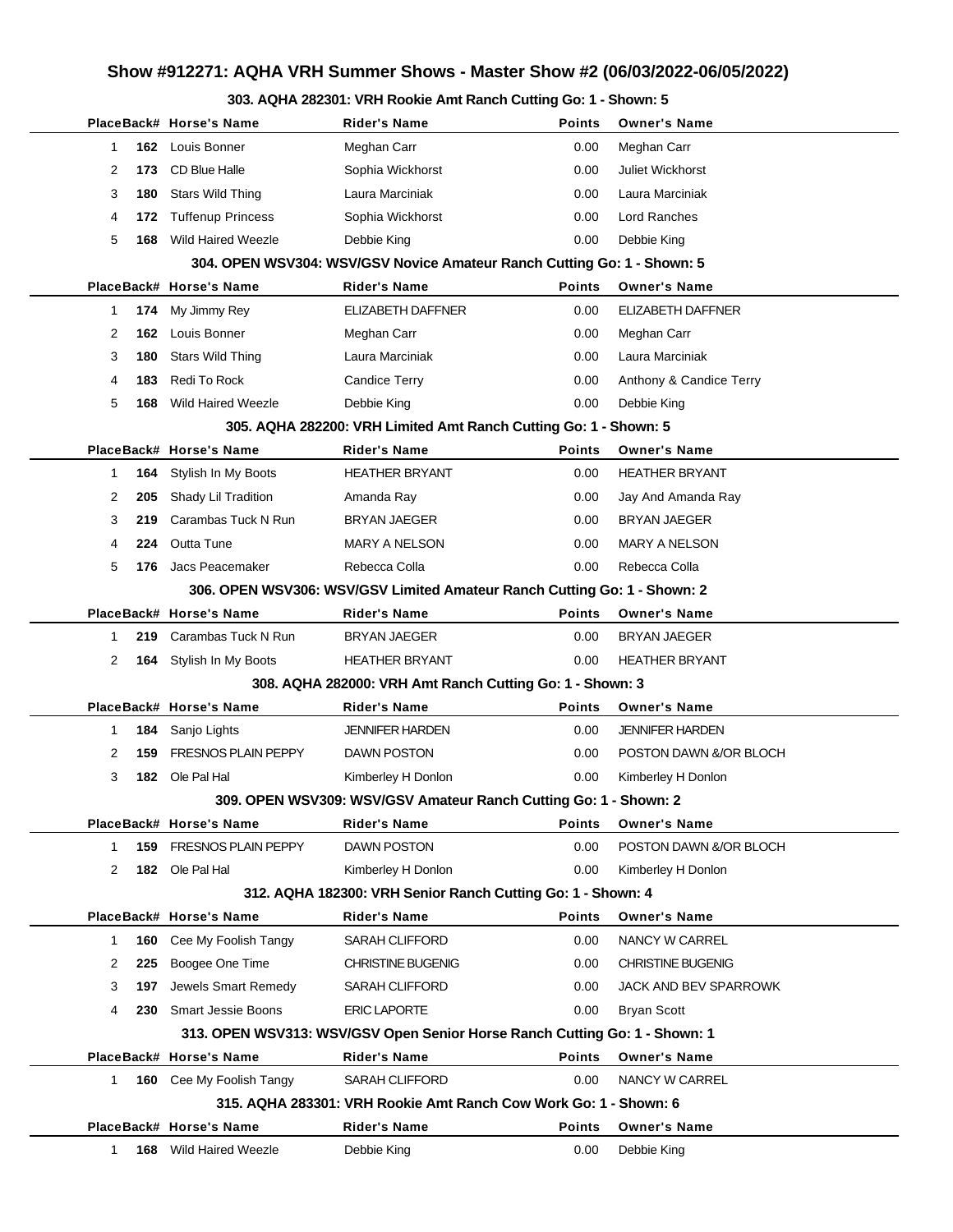|              |                                                               |                                 | Show #912271: AQHA VRH Summer Shows - Master Show #2 (06/03/2022-06/05/2022) |                |                                            |  |  |
|--------------|---------------------------------------------------------------|---------------------------------|------------------------------------------------------------------------------|----------------|--------------------------------------------|--|--|
| 2            | 183                                                           | Redi To Rock                    | <b>Candice Terry</b>                                                         | 0.00           | Anthony & Candice Terry                    |  |  |
| 3            | 173                                                           | <b>CD Blue Halle</b>            | Sophia Wickhorst                                                             | 0.00           | <b>Juliet Wickhorst</b>                    |  |  |
| 4            | 172                                                           | <b>Tuffenup Princess</b>        | Sophia Wickhorst                                                             | 0.00           | Lord Ranches                               |  |  |
| 5            | 174                                                           | My Jimmy Rey                    | <b>ELIZABETH DAFFNER</b>                                                     | 0.00           | ELIZABETH DAFFNER                          |  |  |
| 6            | 162                                                           | Louis Bonner                    | Meghan Carr                                                                  | 0.00           | Meghan Carr                                |  |  |
|              |                                                               |                                 | 316. OPEN WSV316: WSV/GSV Novice Amateur Ranch Cow Work Go: 1 - Shown: 4     |                |                                            |  |  |
|              |                                                               | PlaceBack# Horse's Name         | <b>Rider's Name</b>                                                          | <b>Points</b>  | <b>Owner's Name</b>                        |  |  |
| 1            | 168                                                           | <b>Wild Haired Weezle</b>       | Debbie King                                                                  | 0.00           | Debbie King                                |  |  |
| 2            | 183                                                           | Redi To Rock                    | <b>Candice Terry</b>                                                         | 0.00           | Anthony & Candice Terry                    |  |  |
| 3            | 174                                                           | My Jimmy Rey                    | ELIZABETH DAFFNER                                                            | 0.00           | <b>ELIZABETH DAFFNER</b>                   |  |  |
| 4            | 162                                                           | Louis Bonner                    | Meghan Carr                                                                  | 0.00           | Meghan Carr                                |  |  |
|              |                                                               |                                 | 317, AQHA 285000: VRH Limited Amt Ranch Cow Work Go: 1 - Shown: 6            |                |                                            |  |  |
|              |                                                               | PlaceBack# Horse's Name         | <b>Rider's Name</b>                                                          | Points         | <b>Owner's Name</b>                        |  |  |
| 1            | 164                                                           | Stylish In My Boots             | <b>HEATHER BRYANT</b>                                                        | 0.00           | <b>HEATHER BRYANT</b>                      |  |  |
| 2            | 224                                                           | <b>Outta Tune</b>               | <b>MARY A NELSON</b>                                                         | 0.00           | <b>MARY A NELSON</b>                       |  |  |
| 3            | 219                                                           | Carambas Tuck N Run             | <b>BRYAN JAEGER</b>                                                          | 0.00           | <b>BRYAN JAEGER</b>                        |  |  |
| 4            | 162                                                           | Louis Bonner                    | Meghan Carr                                                                  | 0.00           | Meghan Carr                                |  |  |
| 5            | 205                                                           | Shady Lil Tradition             | Amanda Ray                                                                   | 0.00           | Jay And Amanda Ray                         |  |  |
| 6            | 176                                                           | Jacs Peacemaker                 | Rebecca Colla                                                                | 0.00           | Rebecca Colla                              |  |  |
|              |                                                               |                                 | 318. OPEN WSV317: WSV/GSV Ltd Amateur Ranch Cow Work Go: 1 - Shown: 2        |                |                                            |  |  |
|              |                                                               | PlaceBack# Horse's Name         | <b>Rider's Name</b>                                                          | <b>Points</b>  | <b>Owner's Name</b>                        |  |  |
| 1            | 164                                                           | Stylish In My Boots             | <b>HEATHER BRYANT</b>                                                        | 0.00           | <b>HEATHER BRYANT</b>                      |  |  |
| 2            | 219                                                           | Carambas Tuck N Run             | <b>BRYAN JAEGER</b>                                                          | 0.00           | <b>BRYAN JAEGER</b>                        |  |  |
|              |                                                               | PlaceBack# Horse's Name         | 319. OPEN WSV319: WSV/GSV Intermed Amateur Ranch Cow Work Go: 1 - Shown: 1   |                |                                            |  |  |
| 0            |                                                               | Carambas Tuck N Run             | <b>Rider's Name</b><br><b>BRYAN JAEGER</b>                                   | Points<br>0.00 | <b>Owner's Name</b><br><b>BRYAN JAEGER</b> |  |  |
|              | 219                                                           |                                 | 322. AQHA 283000: VRH Amt Working Ranch Horse Go: 1 - Shown: 2               |                |                                            |  |  |
|              |                                                               | PlaceBack# Horse's Name         | <b>Rider's Name</b>                                                          | <b>Points</b>  | <b>Owner's Name</b>                        |  |  |
| 1            |                                                               | <b>159 FRESNOS PLAIN PEPPY</b>  | DAWN POSTON                                                                  | 0.00           | POSTON DAWN &/OR BLOCH                     |  |  |
| 2            |                                                               | 182 Ole Pal Hal                 | Kimberley H Donlon                                                           | 0.00           | Kimberley H Donlon                         |  |  |
|              |                                                               |                                 | 323. OPEN WSV323: WSV/GSV Amateur Cow Work Go: 1 - Shown: 2                  |                |                                            |  |  |
|              |                                                               | PlaceBack# Horse's Name         | <b>Rider's Name</b>                                                          | <b>Points</b>  | <b>Owner's Name</b>                        |  |  |
| 1            |                                                               | 159 FRESNOS PLAIN PEPPY         | <b>DAWN POSTON</b>                                                           | 0.00           | POSTON DAWN &/OR BLOCH                     |  |  |
| 2            |                                                               | 182 Ole Pal Hal                 | Kimberley H Donlon                                                           | 0.00           | Kimberley H Donlon                         |  |  |
|              |                                                               |                                 | 326. AQHA 183300: VRH Senior Ranch Cow Work Go: 1 - Shown: 4                 |                |                                            |  |  |
|              |                                                               | PlaceBack# Horse's Name         | <b>Rider's Name</b>                                                          | <b>Points</b>  | <b>Owner's Name</b>                        |  |  |
| 1            | 160                                                           | Cee My Foolish Tangy            | <b>SARAH CLIFFORD</b>                                                        | 0.00           | NANCY W CARREL                             |  |  |
| 2            | 230                                                           | <b>Smart Jessie Boons</b>       | <b>ERIC LAPORTE</b>                                                          | 0.00           | <b>Bryan Scott</b>                         |  |  |
| 3            | 197                                                           | Jewels Smart Remedy             | <b>SARAH CLIFFORD</b>                                                        | 0.00           | JACK AND BEV SPARROWK                      |  |  |
| 4            | 225                                                           | Boogee One Time                 | <b>CHRISTINE BUGENIG</b>                                                     | 0.00           | <b>CHRISTINE BUGENIG</b>                   |  |  |
|              |                                                               |                                 | 327. OPEN WSV327: WSV/GSV Sr Horse Ranch Cow Work Go: 1 - Shown: 1           |                |                                            |  |  |
|              |                                                               | PlaceBack# Horse's Name         | <b>Rider's Name</b>                                                          | <b>Points</b>  | <b>Owner's Name</b>                        |  |  |
| $\mathbf{1}$ |                                                               | <b>160</b> Cee My Foolish Tangy | <b>SARAH CLIFFORD</b>                                                        | 0.00           | NANCY W CARREL                             |  |  |
|              | 331, AQHA 281301: VRH Rookie Amt Ranch Trail Go: 1 - Shown: 9 |                                 |                                                                              |                |                                            |  |  |
|              |                                                               |                                 |                                                                              |                |                                            |  |  |
|              |                                                               | PlaceBack# Horse's Name         | Rider's Name                                                                 | <b>Points</b>  | <b>Owner's Name</b>                        |  |  |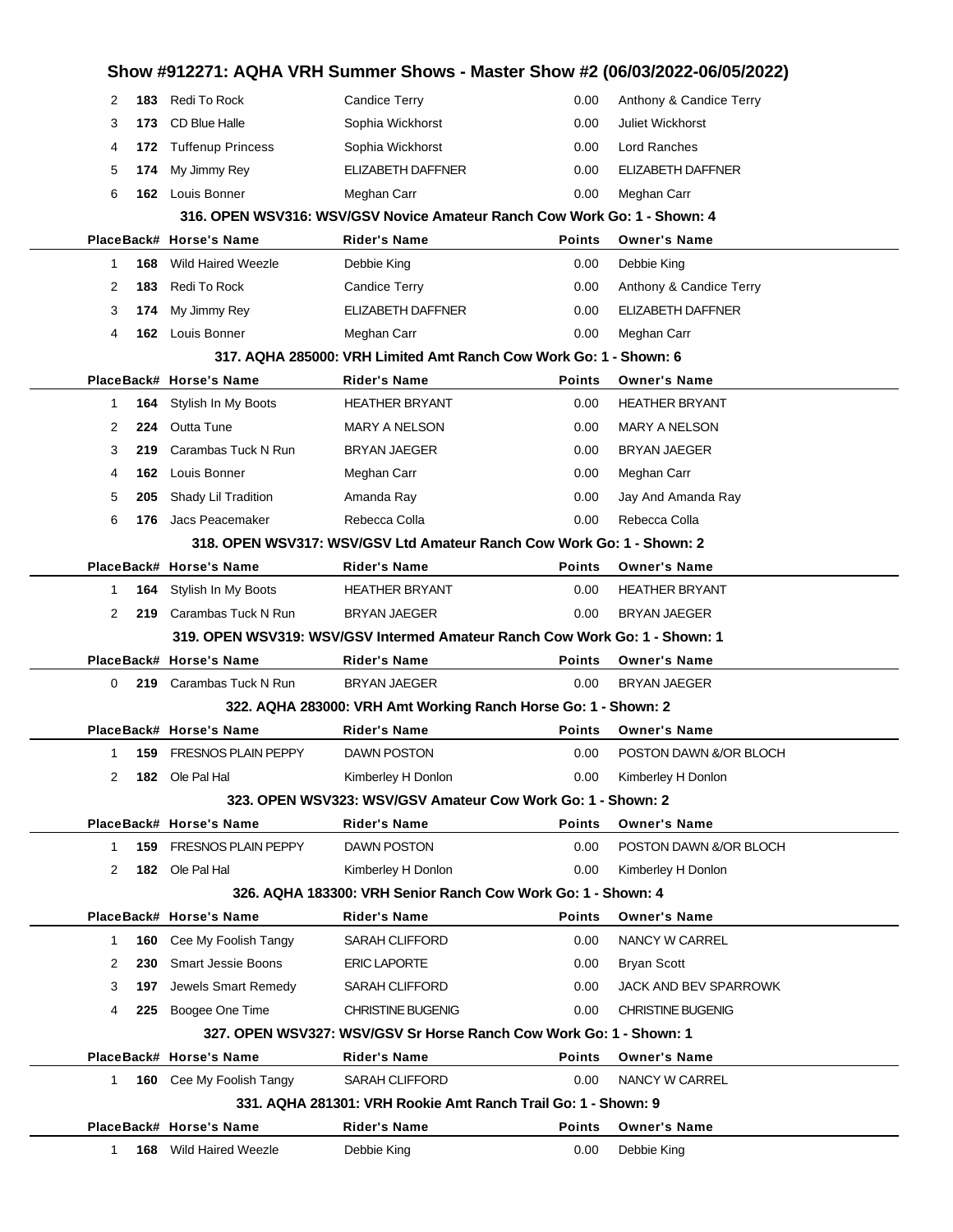|             |     |                                              |                                                                                  |               | Show #912271: AQHA VRH Summer Shows - Master Show #2 (06/03/2022-06/05/2022) |  |
|-------------|-----|----------------------------------------------|----------------------------------------------------------------------------------|---------------|------------------------------------------------------------------------------|--|
| 2           |     | 172 Tuffenup Princess                        | Sophia Wickhorst                                                                 | 0.00          | Lord Ranches                                                                 |  |
| 3           | 199 | <b>BR Badger Smoke</b>                       | Sarah Ann Westfall                                                               | 0.00          | Sarah Ann Westfall                                                           |  |
| 4           | 169 | SIMPLY A BABE                                | Allyson R Walker                                                                 | 0.00          | Allyson R Walker                                                             |  |
| 5           | 201 | Betcha One Tyme                              | Morgan Varney                                                                    | 0.00          | Morgan Varney                                                                |  |
| 6           | 173 | CD Blue Halle                                | Sophia Wickhorst                                                                 | 0.00          | Juliet Wickhorst                                                             |  |
| 7           | 162 | Louis Bonner                                 | Meghan Carr                                                                      | 0.00          | Meghan Carr                                                                  |  |
| 8           | 238 | Whizen Thru The Cash                         | <b>Cindy Harbert</b>                                                             | 0.00          | Sarah Vernon                                                                 |  |
| 9           | 171 | <b>Toblerony Pony</b>                        | Ida Higgins                                                                      | 0.00          | Debbie Walker                                                                |  |
|             |     |                                              | 332, OPEN WSV332: WSV/GSV Nov Amateur Ranch Trail Go: 1 - Shown: 4               |               |                                                                              |  |
|             |     | PlaceBack# Horse's Name                      | <b>Rider's Name</b>                                                              | <b>Points</b> | <b>Owner's Name</b>                                                          |  |
| 1           | 174 | My Jimmy Rey                                 | ELIZABETH DAFFNER                                                                | 0.00          | <b>ELIZABETH DAFFNER</b>                                                     |  |
| 2           | 168 | <b>Wild Haired Weezle</b>                    | Debbie King                                                                      | 0.00          | Debbie King                                                                  |  |
| 3           | 183 | Redi To Rock                                 | <b>Candice Terry</b>                                                             | 0.00          | Anthony & Candice Terry                                                      |  |
| 4           |     | 162 Louis Bonner                             | Meghan Carr                                                                      | 0.00          | Meghan Carr                                                                  |  |
|             |     |                                              | 333, AQHA 281200: VRH Limited Amt Ranch Trail Go: 1 - Shown: 4                   |               |                                                                              |  |
|             |     | PlaceBack# Horse's Name                      | <b>Rider's Name</b>                                                              | <b>Points</b> | <b>Owner's Name</b>                                                          |  |
| 1           | 165 | <b>BOOM BOX DANCER</b>                       | KIMBAL GRIFFITH                                                                  | 0.00          | <b>KIMBAL GRIFFITH</b>                                                       |  |
| 2           | 164 | Stylish In My Boots                          | <b>HEATHER BRYANT</b>                                                            | 0.00          | <b>HEATHER BRYANT</b>                                                        |  |
| 3           | 205 | Shady Lil Tradition                          | Amanda Ray                                                                       | 0.00          | Jay And Amanda Ray                                                           |  |
| 4           | 219 | Carambas Tuck N Run                          | <b>BRYAN JAEGER</b>                                                              | 0.00          | <b>BRYAN JAEGER</b>                                                          |  |
|             |     |                                              | 334, OPEN WSV334: WSV/GSV Ltd Amateur Ranch Trail Go: 1 - Shown: 2               |               |                                                                              |  |
|             |     | PlaceBack# Horse's Name                      | <b>Rider's Name</b>                                                              | Points        | <b>Owner's Name</b>                                                          |  |
| 1           | 164 | Stylish In My Boots                          | <b>HEATHER BRYANT</b>                                                            | 0.00          | <b>HEATHER BRYANT</b>                                                        |  |
| 2           | 219 | Carambas Tuck N Run                          | <b>BRYAN JAEGER</b>                                                              | 0.00          | <b>BRYAN JAEGER</b>                                                          |  |
|             |     |                                              | 336, AQHA 281000: VRH Amt Ranch Trail Go: 1 - Shown: 2                           |               |                                                                              |  |
|             |     | PlaceBack# Horse's Name                      | <b>Rider's Name</b>                                                              | <b>Points</b> | <b>Owner's Name</b>                                                          |  |
| 1           | 159 | <b>FRESNOS PLAIN PEPPY</b>                   | <b>DAWN POSTON</b>                                                               | 0.00          | POSTON DAWN &/OR BLOCH                                                       |  |
| 2           | 182 | Ole Pal Hal                                  | Kimberley H Donlon                                                               | 0.00          | Kimberley H Donlon                                                           |  |
|             |     |                                              | 337. OPEN WSV337: WSV/GSV Amateur Ranch Trail Go: 1 - Shown: 2                   |               |                                                                              |  |
|             |     | PlaceBack# Horse's Name                      | Rider's Name                                                                     | Points        | <b>Owner's Name</b>                                                          |  |
| 1           |     | 159 FRESNOS PLAIN PEPPY                      | DAWN POSTON                                                                      | 0.00          | POSTON DAWN &/OR BLOCH                                                       |  |
| 2           |     | 182 Ole Pal Hal                              | Kimberley H Donlon                                                               | 0.00          | Kimberley H Donlon                                                           |  |
|             |     |                                              | 338. AQHA 181200: VRH Junior Ranch Trail Go: 1 - Shown: 2                        |               |                                                                              |  |
|             |     | PlaceBack# Horse's Name                      | <b>Rider's Name</b>                                                              | <b>Points</b> | <b>Owner's Name</b>                                                          |  |
| 1           | 198 | Shes Got Voodoo                              | <b>KATHY TORRES</b>                                                              | 0.00          | Lysbeth Wiggins                                                              |  |
| 2           |     | <b>164</b> Stylish In My Boots               | <b>HEATHER BRYANT</b>                                                            | 0.00          | <b>HEATHER BRYANT</b>                                                        |  |
|             |     | PlaceBack# Horse's Name                      | 340. AQHA 181300: VRH Senior Ranch Trail Go: 1 - Shown: 6<br><b>Rider's Name</b> | <b>Points</b> | <b>Owner's Name</b>                                                          |  |
| $\mathbf 1$ | 197 | Jewels Smart Remedy                          | SARAH CLIFFORD                                                                   | 0.00          | JACK AND BEV SPARROWK                                                        |  |
| 2           | 199 | <b>BR Badger Smoke</b>                       | Sarah Ann Westfall                                                               | 0.00          | Sarah Ann Westfall                                                           |  |
|             |     |                                              |                                                                                  | 0.00          |                                                                              |  |
| 3           | 160 | Cee My Foolish Tangy                         | SARAH CLIFFORD                                                                   |               | NANCY W CARREL                                                               |  |
| 4           | 230 | <b>Smart Jessie Boons</b><br>177 WHOZ A WHIZ | <b>ERIC LAPORTE</b><br><b>KELLY J HAMBLIN</b>                                    | 0.00<br>0.00  | Bryan Scott<br><b>KELLY J HAMBLIN</b>                                        |  |
| 5           |     | 179 Chics Sugar Daddy                        | Laura Marciniak                                                                  | 0.00          | Laura Marciniak                                                              |  |
| 6           |     |                                              | 341. OPEN WSV341: WSV/GSV Senior Horse Ranch Trail Go: 1 - Shown: 1              |               |                                                                              |  |
|             |     | PlaceBack# Horse's Name                      | <b>Rider's Name</b>                                                              | Points        | <b>Owner's Name</b>                                                          |  |
|             |     |                                              |                                                                                  |               |                                                                              |  |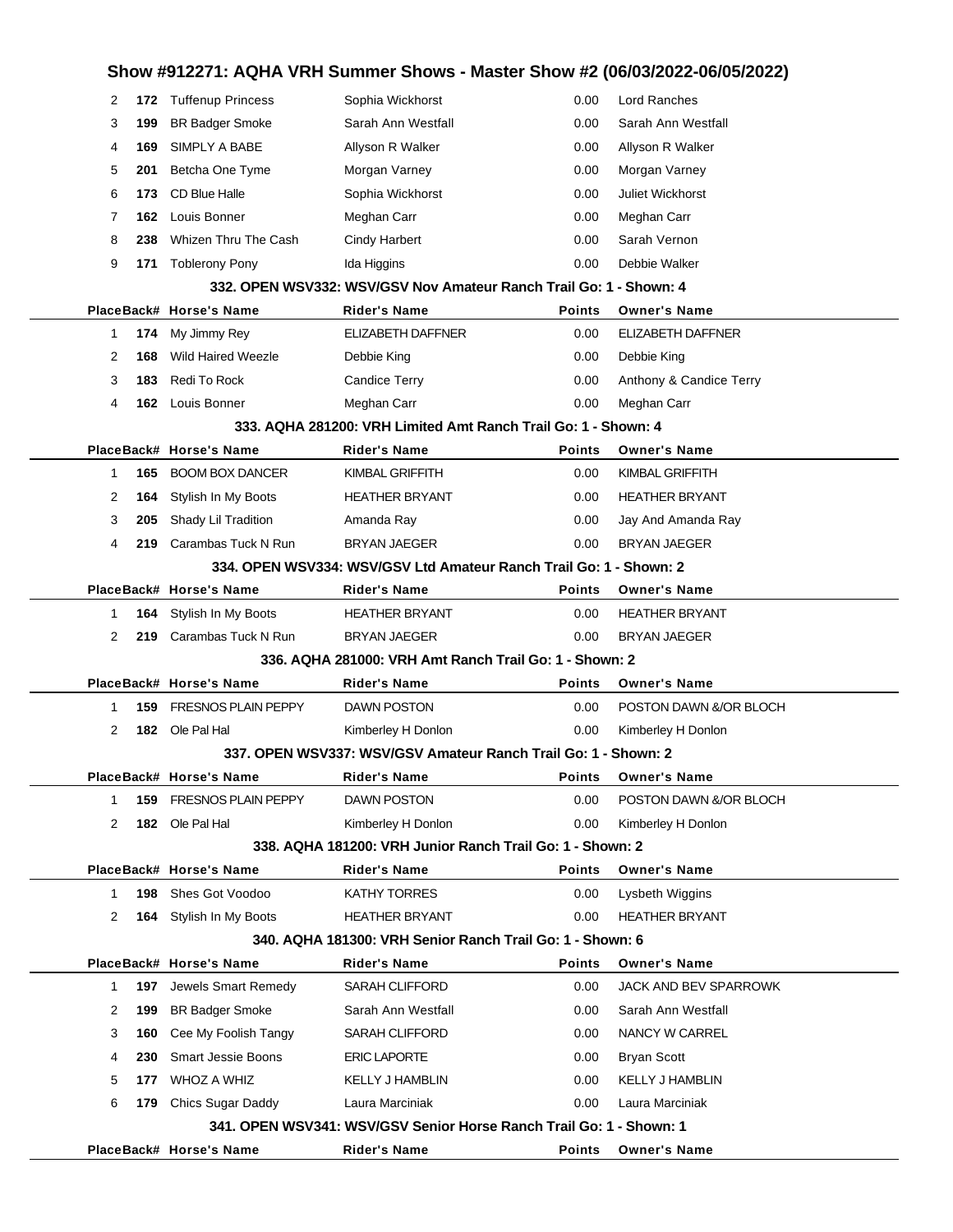|              |     |                            |                                                                         |               | Show #912271: AQHA VRH Summer Shows - Master Show #2 (06/03/2022-06/05/2022) |  |
|--------------|-----|----------------------------|-------------------------------------------------------------------------|---------------|------------------------------------------------------------------------------|--|
| 1            |     | 160 Cee My Foolish Tangy   | <b>SARAH CLIFFORD</b>                                                   | 0.00          | NANCY W CARREL                                                               |  |
|              |     |                            | 347, AQHA 288301: VRH Rookie Amt Ranch Conformation Go: 1 - Shown: 4    |               |                                                                              |  |
|              |     | PlaceBack# Horse's Name    | <b>Rider's Name</b>                                                     | <b>Points</b> | <b>Owner's Name</b>                                                          |  |
| 1            | 199 | <b>BR Badger Smoke</b>     | Sarah Ann Westfall                                                      | 0.00          | Sarah Ann Westfall                                                           |  |
| 2            | 173 | CD Blue Halle              | Sophia Wickhorst                                                        | 0.00          | Juliet Wickhorst                                                             |  |
| 3            | 168 | <b>Wild Haired Weezle</b>  | Debbie King                                                             | 0.00          | Debbie King                                                                  |  |
| 4            |     | 162 Louis Bonner           | Meghan Carr                                                             | 0.00          | Meghan Carr                                                                  |  |
|              |     |                            | 348. AQHA 288200: VRH Limited Amt Ranch Conformation Go: 1 - Shown: 3   |               |                                                                              |  |
|              |     | PlaceBack# Horse's Name    | <b>Rider's Name</b>                                                     | <b>Points</b> | <b>Owner's Name</b>                                                          |  |
| $\mathbf{1}$ | 164 | Stylish In My Boots        | <b>HEATHER BRYANT</b>                                                   | 0.00          | <b>HEATHER BRYANT</b>                                                        |  |
| 2            | 205 | Shady Lil Tradition        | Amanda Ray                                                              | 0.00          | Jay And Amanda Ray                                                           |  |
| 3            |     | 219 Carambas Tuck N Run    | <b>BRYAN JAEGER</b>                                                     | 0.00          | <b>BRYAN JAEGER</b>                                                          |  |
|              |     |                            | 349. AQHA 288000: VRH Amt Ranch Conformation Go: 1 - Shown: 2           |               |                                                                              |  |
|              |     | PlaceBack# Horse's Name    | <b>Rider's Name</b>                                                     | <b>Points</b> | <b>Owner's Name</b>                                                          |  |
| 1            | 159 | <b>FRESNOS PLAIN PEPPY</b> | <b>DAWN POSTON</b>                                                      | 0.00          | POSTON DAWN &/OR BLOCH                                                       |  |
| 2            |     | 182 Ole Pal Hal            | Kimberley H Donlon                                                      | 0.00          | Kimberley H Donlon                                                           |  |
|              |     |                            | 351, AQHA 188300: VRH Senior Ranch Conformation Go: 1 - Shown: 3        |               |                                                                              |  |
|              |     | PlaceBack# Horse's Name    | <b>Rider's Name</b>                                                     | <b>Points</b> | <b>Owner's Name</b>                                                          |  |
| $\mathbf{1}$ | 199 | <b>BR Badger Smoke</b>     | Sarah Ann Westfall                                                      | 0.00          | Sarah Ann Westfall                                                           |  |
| 2            | 160 | Cee My Foolish Tangy       | <b>SARAH CLIFFORD</b>                                                   | 0.00          | NANCY W CARREL                                                               |  |
| 3            | 197 | Jewels Smart Remedy        | Amanda Ray                                                              | 0.00          | JACK AND BEV SPARROWK                                                        |  |
|              |     |                            | 355. AQHA 284301: VRH Rookie Amt Ranch Reining Go: 1 - Shown: 5         |               |                                                                              |  |
|              |     | PlaceBack# Horse's Name    | <b>Rider's Name</b>                                                     | Points        | <b>Owner's Name</b>                                                          |  |
| 1            |     | 173 CD Blue Halle          | Sophia Wickhorst                                                        | 0.00          | <b>Juliet Wickhorst</b>                                                      |  |
| 2            | 162 | Louis Bonner               | Meghan Carr                                                             | 0.00          | Meghan Carr                                                                  |  |
| 3            | 168 | <b>Wild Haired Weezle</b>  | Debbie King                                                             | 0.00          | Debbie King                                                                  |  |
| 4            | 172 | <b>Tuffenup Princess</b>   | Sophia Wickhorst                                                        | 0.00          | Lord Ranches                                                                 |  |
| 5            | 183 | Redi To Rock               | <b>Candice Terry</b>                                                    | 0.00          | Anthony & Candice Terry                                                      |  |
|              |     |                            | 356. OPEN WSV356: WSV/GSV Novice Amateur Ranch Reining Go: 1 - Shown: 4 |               |                                                                              |  |
|              |     | PlaceBack# Horse's Name    | <b>Rider's Name</b>                                                     | Points        | <b>Owner's Name</b>                                                          |  |
| $\mathbf{1}$ |     | 162 Louis Bonner           | Meghan Carr                                                             | 0.00          | Meghan Carr                                                                  |  |
| 2            | 168 | <b>Wild Haired Weezle</b>  | Debbie King                                                             | 0.00          | Debbie King                                                                  |  |
| 3            | 183 | Redi To Rock               | <b>Candice Terry</b>                                                    | 0.00          | Anthony & Candice Terry                                                      |  |
| 4            | 174 | My Jimmy Rey               | ELIZABETH DAFFNER                                                       | 0.00          | ELIZABETH DAFFNER                                                            |  |
|              |     |                            | 357. AQHA 284200: VRH Limited Amt Ranch Reining Go: 1 - Shown: 3        |               |                                                                              |  |
|              |     | PlaceBack# Horse's Name    | Rider's Name                                                            | <b>Points</b> | <b>Owner's Name</b>                                                          |  |
| $\mathbf{1}$ | 164 | Stylish In My Boots        | <b>HEATHER BRYANT</b>                                                   | 0.00          | <b>HEATHER BRYANT</b>                                                        |  |
| 2            | 219 | Carambas Tuck N Run        | <b>BRYAN JAEGER</b>                                                     | 0.00          | <b>BRYAN JAEGER</b>                                                          |  |
| 3            |     | 176 Jacs Peacemaker        | Rebecca Colla                                                           | 0.00          | Rebecca Colla                                                                |  |
|              |     |                            | 358. OPEN WSV358: WSV/GSV Ltd Amateur Ranch Reining Go: 1 - Shown: 2    |               |                                                                              |  |
|              |     | PlaceBack# Horse's Name    | <b>Rider's Name</b>                                                     | <b>Points</b> | <b>Owner's Name</b>                                                          |  |
| 1            | 164 | Stylish In My Boots        | <b>HEATHER BRYANT</b>                                                   | 0.00          | <b>HEATHER BRYANT</b>                                                        |  |
| 2            |     | 219 Carambas Tuck N Run    | BRYAN JAEGER                                                            | 0.00          | <b>BRYAN JAEGER</b>                                                          |  |
|              |     |                            | 360. AQHA 284000: VRH Amt Ranch Reining Go: 1 - Shown: 2                |               |                                                                              |  |
|              |     | PlaceBack# Horse's Name    | <b>Rider's Name</b>                                                     | <b>Points</b> | <b>Owner's Name</b>                                                          |  |
| 1            |     | 159 FRESNOS PLAIN PEPPY    | DAWN POSTON                                                             | 0.00          | POSTON DAWN &/OR BLOCH                                                       |  |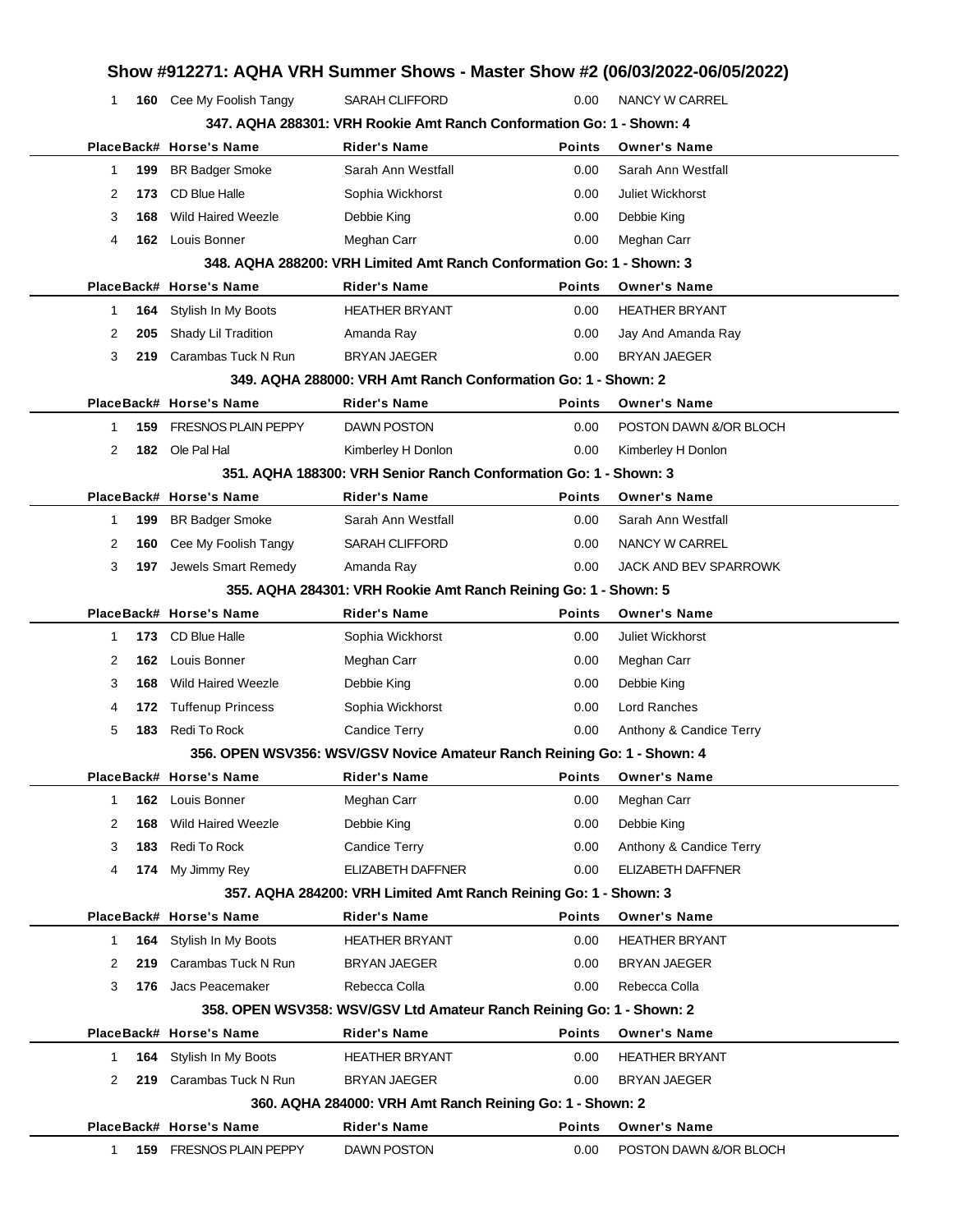|              |     |                            | Show #912271: AQHA VRH Summer Shows - Master Show #2 (06/03/2022-06/05/2022) |               |                          |  |  |  |  |  |
|--------------|-----|----------------------------|------------------------------------------------------------------------------|---------------|--------------------------|--|--|--|--|--|
| 2            |     | 182 Ole Pal Hal            | Kimberley H Donlon                                                           | 0.00          | Kimberley H Donlon       |  |  |  |  |  |
|              |     |                            | 361. OPEN WSV361: WSV/GSV Amateur Ranch Reining Go: 1 - Shown: 2             |               |                          |  |  |  |  |  |
|              |     | PlaceBack# Horse's Name    | <b>Rider's Name</b>                                                          | <b>Points</b> | <b>Owner's Name</b>      |  |  |  |  |  |
| 1.           | 159 | <b>FRESNOS PLAIN PEPPY</b> | <b>DAWN POSTON</b>                                                           | 0.00          | POSTON DAWN &/OR BLOCH   |  |  |  |  |  |
| 2            |     | 182 Ole Pal Hal            | Kimberley H Donlon                                                           | 0.00          | Kimberley H Donlon       |  |  |  |  |  |
|              |     |                            | 364. AQHA 184300: VRH Senior Ranch Reining Go: 1 - Shown: 5                  |               |                          |  |  |  |  |  |
|              |     | PlaceBack# Horse's Name    | <b>Rider's Name</b>                                                          | <b>Points</b> | <b>Owner's Name</b>      |  |  |  |  |  |
| 1.           | 160 | Cee My Foolish Tangy       | <b>SARAH CLIFFORD</b>                                                        | 0.00          | NANCY W CARREL           |  |  |  |  |  |
| 2            | 197 | Jewels Smart Remedy        | <b>SARAH CLIFFORD</b>                                                        | 0.00          | JACK AND BEV SPARROWK    |  |  |  |  |  |
| 3            | 206 | <b>GENUINELY CODE RED</b>  | Kensley Elizabeth Hennessy                                                   | 0.00          | <b>BARBARA LINDEMANN</b> |  |  |  |  |  |
| 4            | 207 | Its Remedy Time            | Kensley Elizabeth Hennessy                                                   | 0.00          | <b>BARBARA LINDEMANN</b> |  |  |  |  |  |
| 5            | 230 | <b>Smart Jessie Boons</b>  | <b>ERIC LAPORTE</b>                                                          | 0.00          | <b>Bryan Scott</b>       |  |  |  |  |  |
|              |     |                            | 365. OPEN WSV365: WSV/GSV Senior Horse Ranch Reining Go: 1 - Shown: 1        |               |                          |  |  |  |  |  |
|              |     | PlaceBack# Horse's Name    | <b>Rider's Name</b>                                                          | <b>Points</b> | <b>Owner's Name</b>      |  |  |  |  |  |
| 1.           |     | 160 Cee My Foolish Tangy   | <b>SARAH CLIFFORD</b>                                                        | 0.00          | <b>NANCY W CARREL</b>    |  |  |  |  |  |
|              |     |                            | 369. AQHA 280301: VRH Rookie Amt Ranch Riding Go: 1 - Shown: 6               |               |                          |  |  |  |  |  |
|              |     | PlaceBack# Horse's Name    | <b>Rider's Name</b>                                                          | <b>Points</b> | <b>Owner's Name</b>      |  |  |  |  |  |
| 1.           | 174 | My Jimmy Rey               | ELIZABETH DAFFNER                                                            | 0.00          | <b>ELIZABETH DAFFNER</b> |  |  |  |  |  |
| 2            | 168 | <b>Wild Haired Weezle</b>  | Debbie King                                                                  | 0.00          | Debbie King              |  |  |  |  |  |
| 3            | 183 | Redi To Rock               | <b>Candice Terry</b>                                                         | 0.00          | Anthony & Candice Terry  |  |  |  |  |  |
| 4            | 162 | Louis Bonner               | Meghan Carr                                                                  | 0.00          | Meghan Carr              |  |  |  |  |  |
| 5            | 201 | Betcha One Tyme            | Morgan Varney                                                                | 0.00          | Morgan Varney            |  |  |  |  |  |
| 6            | 199 | <b>BR Badger Smoke</b>     | Sarah Ann Westfall                                                           | 0.00          | Sarah Ann Westfall       |  |  |  |  |  |
|              |     |                            | 370. OPEN WSV370: WSV/GSV Novice Amateur Ranch Riding Go: 1 - Shown: 4       |               |                          |  |  |  |  |  |
|              |     | PlaceBack# Horse's Name    | <b>Rider's Name</b>                                                          | <b>Points</b> | <b>Owner's Name</b>      |  |  |  |  |  |
| 1.           | 174 | My Jimmy Rey               | <b>ELIZABETH DAFFNER</b>                                                     | 0.00          | <b>ELIZABETH DAFFNER</b> |  |  |  |  |  |
| 2            | 168 | <b>Wild Haired Weezle</b>  | Debbie King                                                                  | 0.00          | Debbie King              |  |  |  |  |  |
| 3            | 183 | Redi To Rock               | Candice Terry                                                                | 0.00          | Anthony & Candice Terry  |  |  |  |  |  |
| 4            |     | 162 Louis Bonner           | Meghan Carr                                                                  | 0.00          | Meghan Carr              |  |  |  |  |  |
|              |     |                            | 371. AQHA 280200: VRH Limited Amt Ranch Riding Go: 1 - Shown: 4              |               |                          |  |  |  |  |  |
|              |     | PlaceBack# Horse's Name    | Rider's Name                                                                 | <b>Points</b> | <b>Owner's Name</b>      |  |  |  |  |  |
| $\mathbf{1}$ | 164 | Stylish In My Boots        | <b>HEATHER BRYANT</b>                                                        | 0.00          | <b>HEATHER BRYANT</b>    |  |  |  |  |  |
| 2            | 176 | Jacs Peacemaker            | Rebecca Colla                                                                | 0.00          | Rebecca Colla            |  |  |  |  |  |
| 3            | 219 | Carambas Tuck N Run        | <b>BRYAN JAEGER</b>                                                          | 0.00          | <b>BRYAN JAEGER</b>      |  |  |  |  |  |
| 4            |     | 205 Shady Lil Tradition    | Amanda Ray                                                                   | 0.00          | Jay And Amanda Ray       |  |  |  |  |  |
|              |     |                            | 372. OPEN WSV372: WSV/GSV Ltd Amateur Ranch Riding Go: 1 - Shown: 2          |               |                          |  |  |  |  |  |
|              |     | PlaceBack# Horse's Name    | Rider's Name                                                                 | <b>Points</b> | <b>Owner's Name</b>      |  |  |  |  |  |
| 1.           | 164 | Stylish In My Boots        | <b>HEATHER BRYANT</b>                                                        | 0.00          | <b>HEATHER BRYANT</b>    |  |  |  |  |  |
| 2            |     | 219 Carambas Tuck N Run    | <b>BRYAN JAEGER</b>                                                          | 0.00          | BRYAN JAEGER             |  |  |  |  |  |
|              |     |                            | 374. AQHA 280000: VRH Amt Ranch Riding Go: 1 - Shown: 2                      |               |                          |  |  |  |  |  |
|              |     | PlaceBack# Horse's Name    | <b>Rider's Name</b>                                                          | <b>Points</b> | <b>Owner's Name</b>      |  |  |  |  |  |
| 1            | 159 | <b>FRESNOS PLAIN PEPPY</b> | DAWN POSTON                                                                  | 0.00          | POSTON DAWN &/OR BLOCH   |  |  |  |  |  |
|              |     |                            | Kimberley H Donlon                                                           | 0.00          | Kimberley H Donlon       |  |  |  |  |  |
| 2            |     | 182 Ole Pal Hal            | 375. OPEN WSV375: WSV/GSV Amateur Ranch Riding Go: 1 - Shown: 2              |               |                          |  |  |  |  |  |
|              |     |                            |                                                                              |               |                          |  |  |  |  |  |
|              |     | PlaceBack# Horse's Name    | Rider's Name                                                                 | <b>Points</b> | <b>Owner's Name</b>      |  |  |  |  |  |